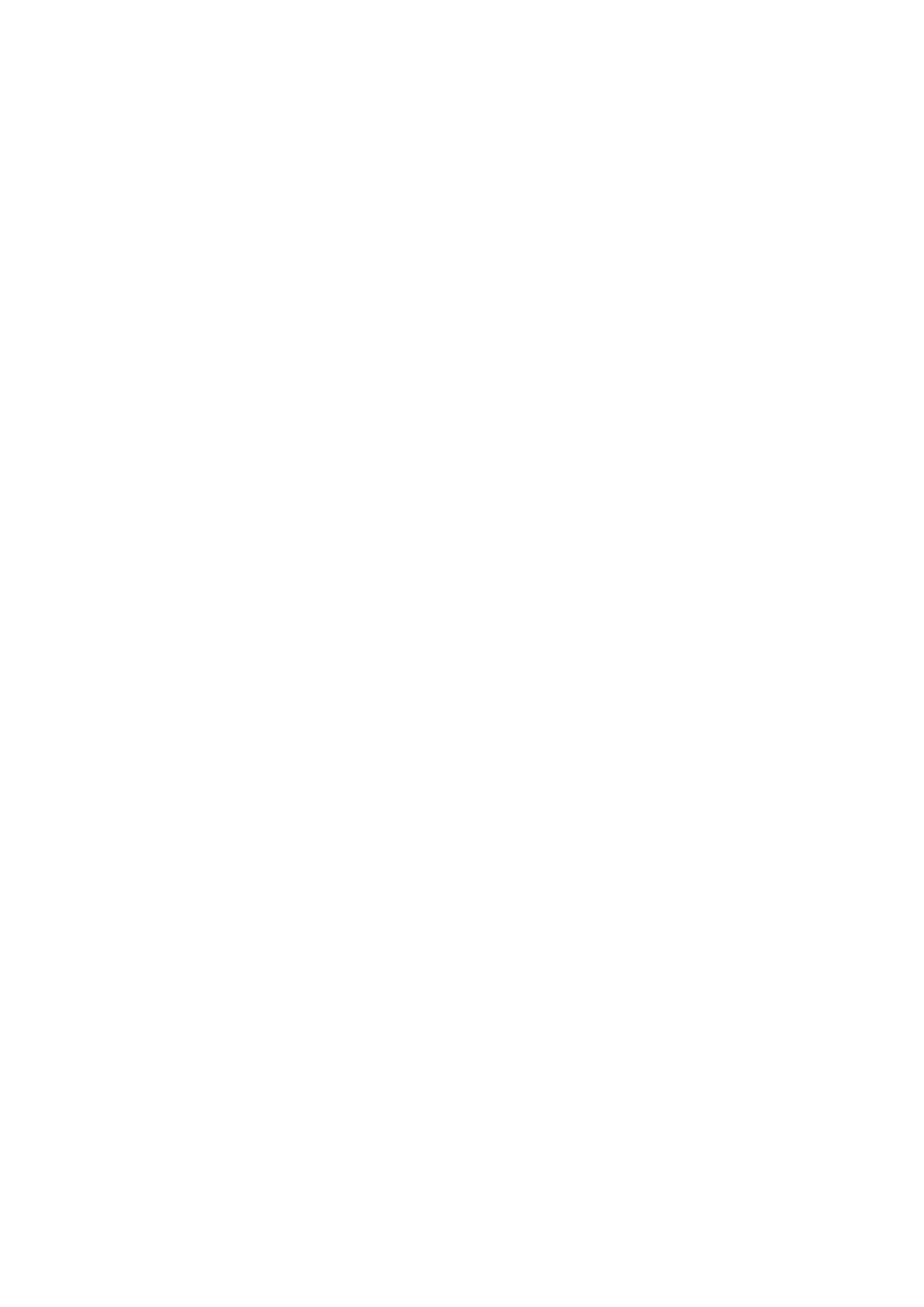# Thinking Reality and Time through Film

Edited by

Christine Reeh and José Manuel Martins

Cambridge **Scholars** Publishing

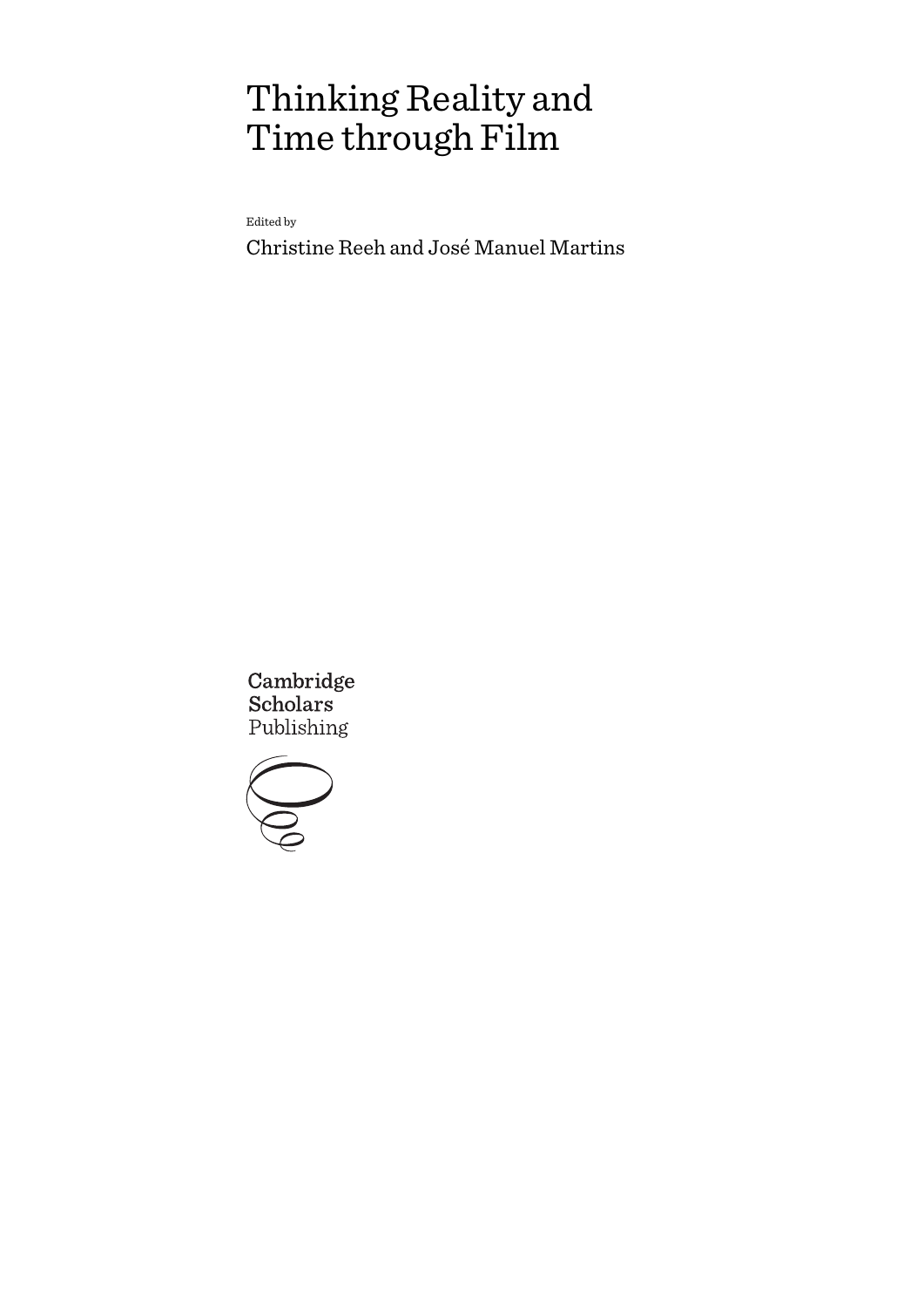Thinking Reality and Time through Film

Edited by Christine Reeh and José Manuel Martins

This book first published 2017

Cambridge Scholars Publishing

Lady Stephenson Library, Newcastle upon Tyne, NE6 2PA, UK

British Library Cataloguing in Publication Data A catalogue record for this book is available from the British Library

Copyright © 2017 by Christine Reeh, José Manuel Martins and contributors

All rights for this book reserved. No part of this book may be reproduced, stored in a retrieval system, or transmitted, in any form or by any means, electronic, mechanical, photocopying, recording or otherwise, without the prior permission of the copyright owner.

ISBN (10): 1-4438-4418-7 ISBN (13): 978-1-4438-4418-5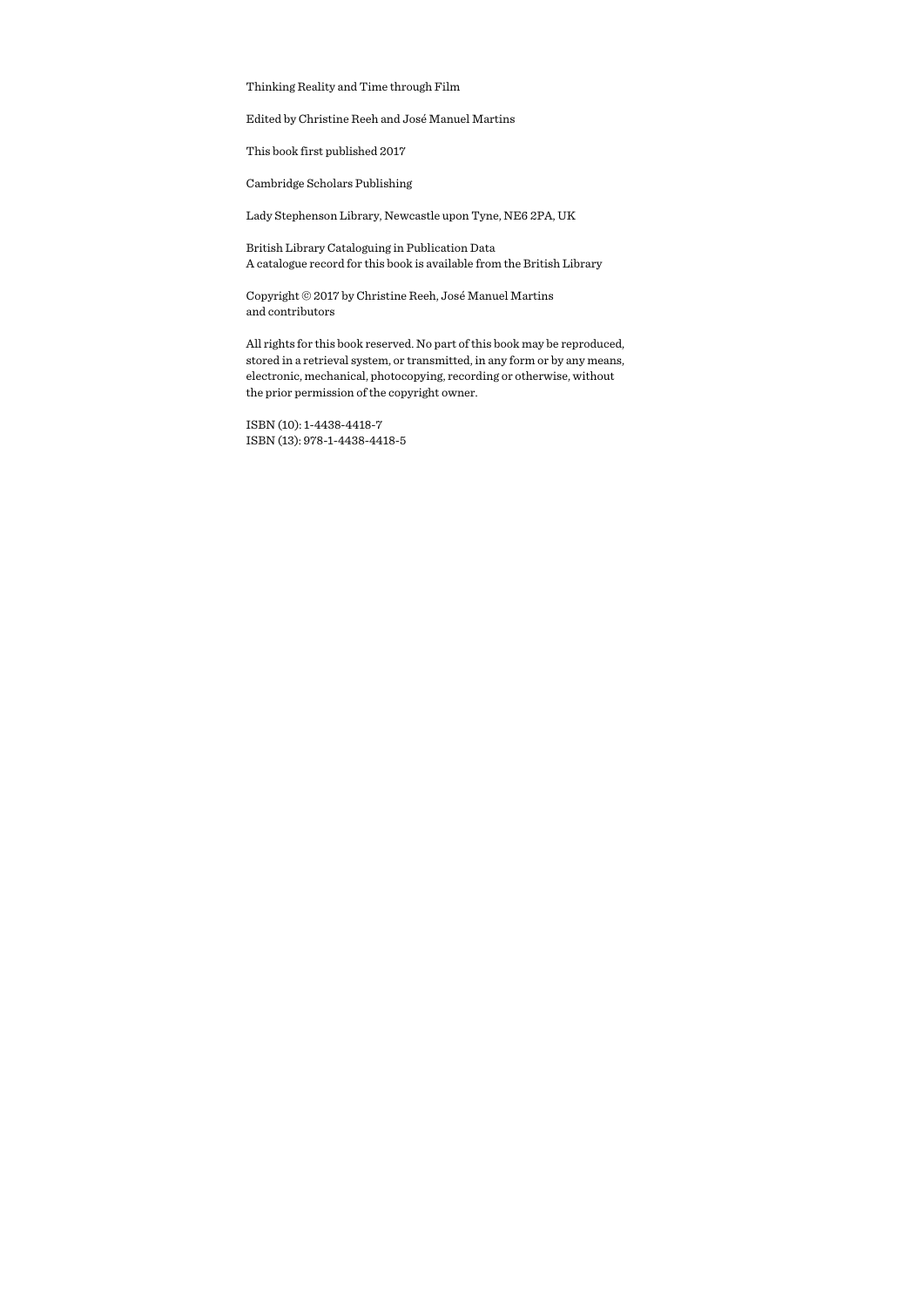### TABLE OF CONTENTS

| New Reasons to Establish Philosophy of Film                         |
|---------------------------------------------------------------------|
| Christine Reeh and José Manuel Martins                              |
|                                                                     |
| Part 1 - Mental Approaches: On the Nature of Time, Perception       |
| and Images                                                          |
|                                                                     |
| The Image of Temporality                                            |
| Maria-Teresa Teixeira                                               |
|                                                                     |
|                                                                     |
| Ethics and the Integrity of Gesture in Steve McQueen's Hunger       |
| Susana Viegas                                                       |
|                                                                     |
|                                                                     |
| Cinematographic Narrative and Personal Identity                     |
| Carlos João Correia                                                 |
|                                                                     |
| The Phantasmatic Reality: A Phenomenological Study of the Cinematic |
| Imagination                                                         |
| Przemysław Bursztyka                                                |
|                                                                     |
|                                                                     |
| 'Back' to the Window? A Husserlian Insight into Film Image          |
| Claudio Rozzoni                                                     |
|                                                                     |
|                                                                     |
| In Reality: The Ultimate Cinematic Quest                            |
| José Manuel Martins                                                 |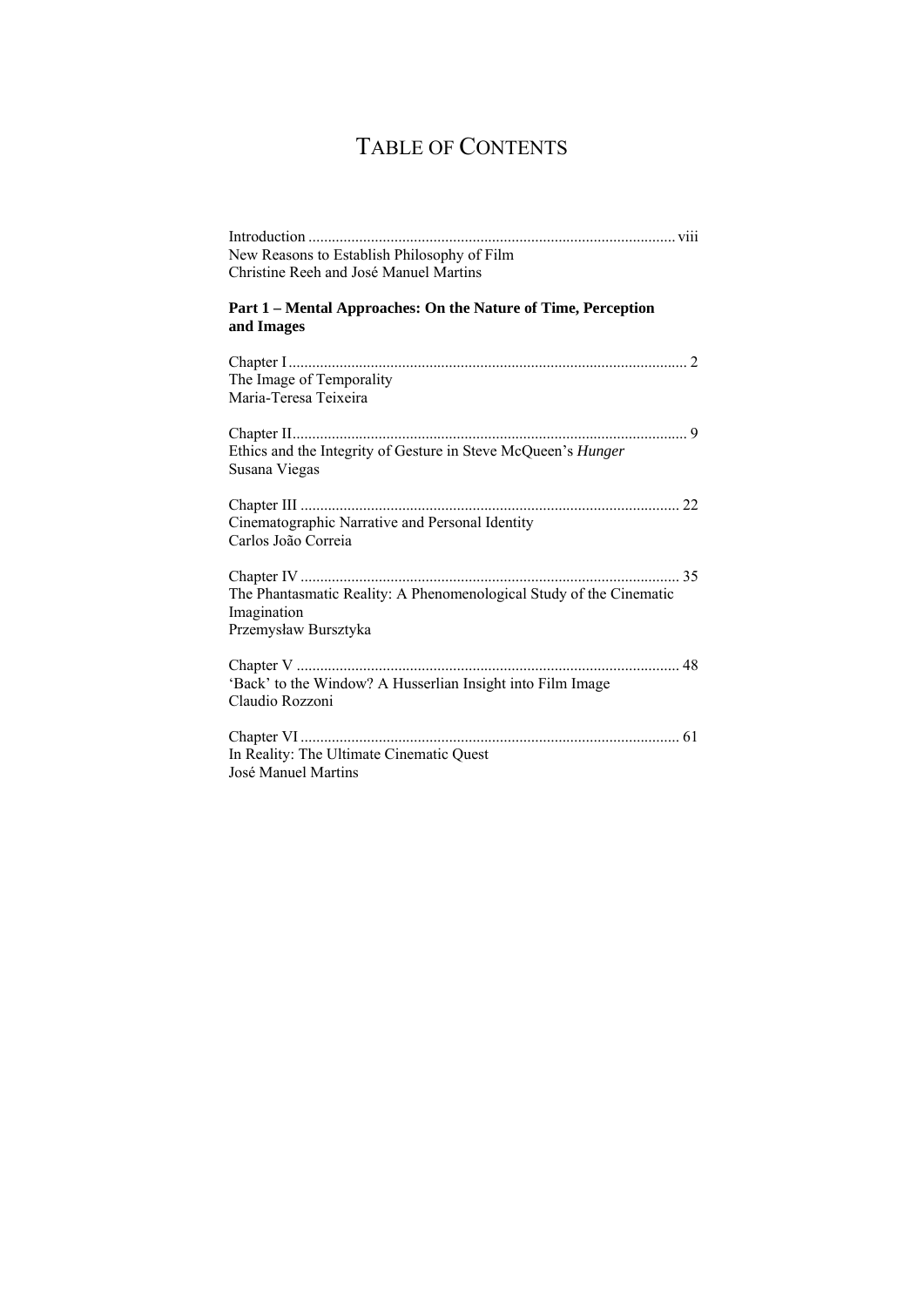#### vi Table of Contents

| The Filmic Century/Centuries of the Mind: Tracing the Beginnings<br>of the Subjective Cinema<br>Atėnė Mendelytė      |
|----------------------------------------------------------------------------------------------------------------------|
| Part 2 - Ontological Realism and Accessing Truth through Film                                                        |
| Bazin, Style, and Digitization: Ontology, Epistemology, and the New<br>Myth of Total Cinema<br>Leighton Grist        |
| The Revolutionary Gaze into the Real: Dziga Vertov's 'Kino-Eye'<br>Tatjana Sheplyakova                               |
| The Blue Flower in the Land of Technology: Film, Time and Politics<br>in Walter Benjamin<br>Hyun Kang Kim            |
| The Ontology of Film Image: A Conversation between Andrei Ujica<br>and Peter Weibel<br>Peter Weibel and Andrei Ujica |
| A Multimodal Theory of Film Experience<br>Colin McGinn                                                               |
| On the Rise of Solaristic Philosophy<br><b>Christine Reeh</b>                                                        |
| Aesthetic-Philosophical Realism: How Intuition Matters for Ontology<br>and Cinema<br>Josef Früchtl                   |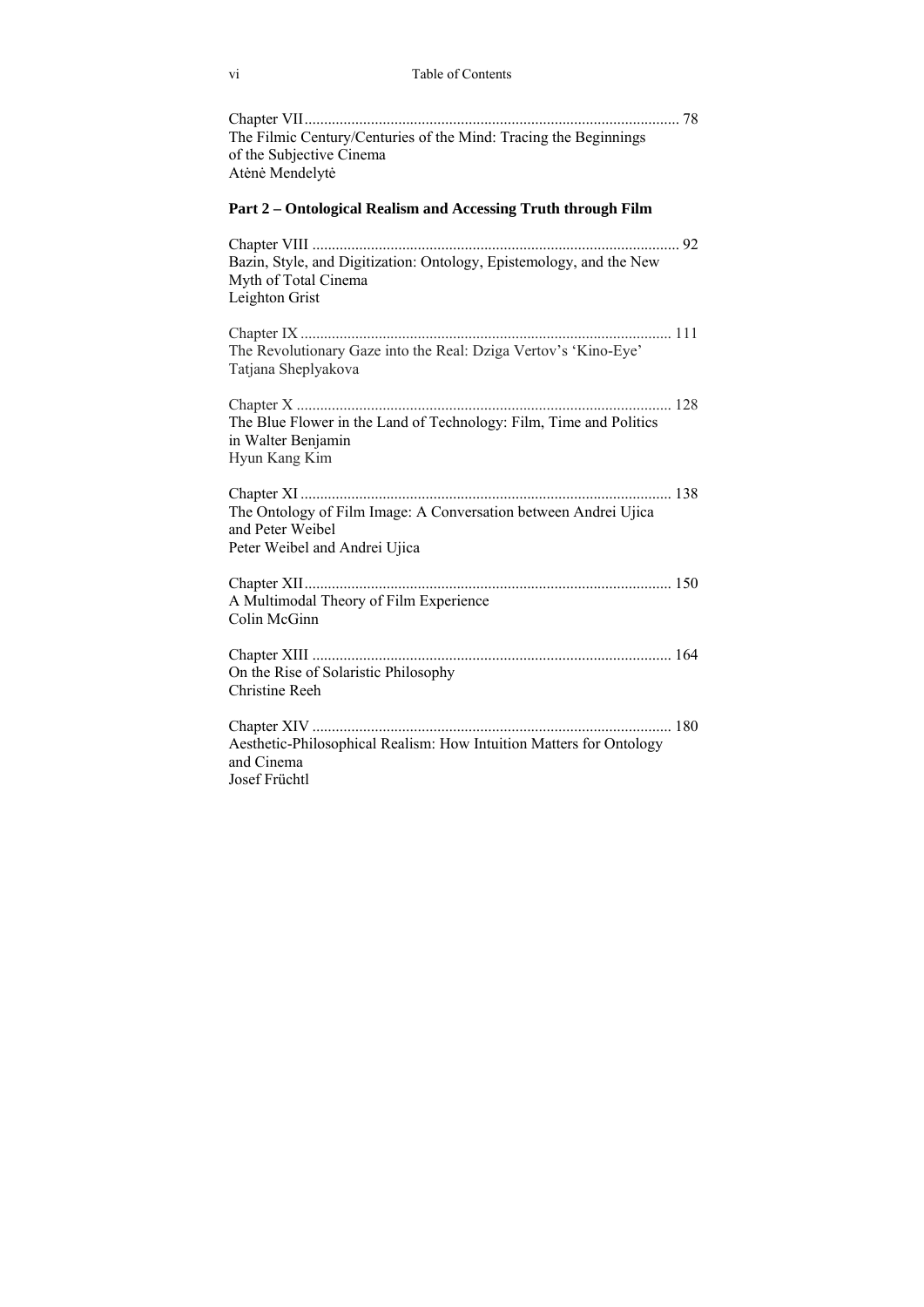#### **Part 3 – Unmasking Violence: Trauma and Film**

| There is no Rewind-Button on the Beta-Mix of Life: Cruelty as<br>Transgression and Virtualization in Michael Haneke's 'Funny Games' |     |
|-------------------------------------------------------------------------------------------------------------------------------------|-----|
| Mirjam Schaub                                                                                                                       |     |
|                                                                                                                                     |     |
| Mask                                                                                                                                |     |
| Christoph Korn, Cristina Beckert and Maria João Madeira                                                                             |     |
|                                                                                                                                     | 231 |
| A Sort of Microscope of Time: Decelerated Movement and Archive                                                                      |     |
| Footage                                                                                                                             |     |
| Susana de Sousa Dias                                                                                                                |     |
|                                                                                                                                     |     |
| Green Leaves, Green Sorrows: On Víctor Erice's Broken Glasses                                                                       |     |
| Maria Filomena Molder                                                                                                               |     |
|                                                                                                                                     |     |
| <b>Unexpected Findings and Documentaries</b>                                                                                        |     |
| Vítor Moura                                                                                                                         |     |
|                                                                                                                                     |     |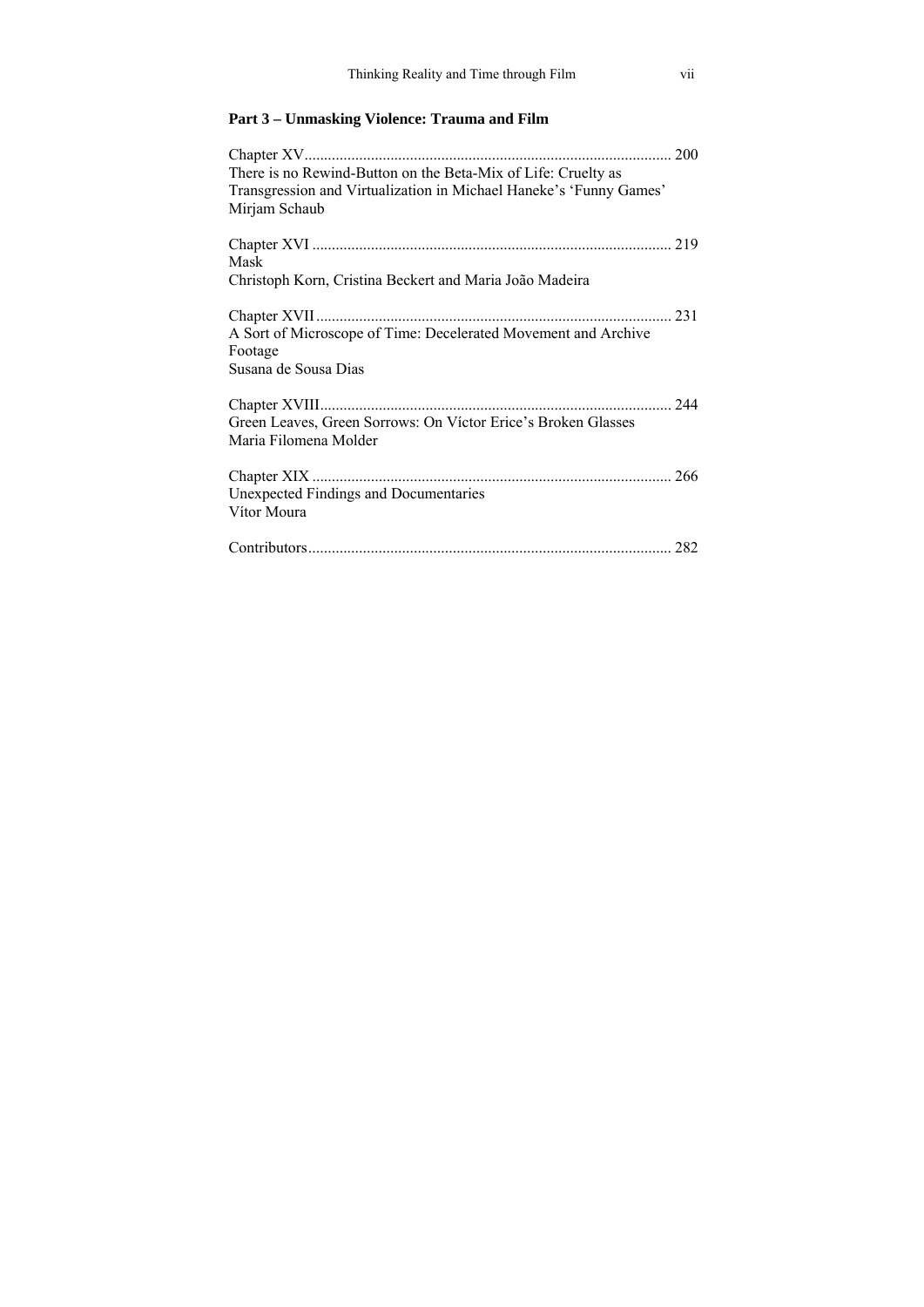#### **INTRODUCTION**

### NEW REASONS TO ESTABLISH PHILOSOPHY OF FILM

### CHRISTINE REEH AND JOSÉ MANUEL MARTINS

#### **Towards a New Approach**

During the last few decades, film has increasingly become an issue of philosophical reflection from an ontological and epistemological perspective and the claim "doing philosophy through film" has raised extensive discussion about its meaning. This book aims to reassess, over 100 years after the invention of film, the question "What is film?" as a philosophical interrogation emphasizing an intrinsic relation between philosophy and film. The mechanical reproduction of reality is one of the very philosophical questions raised by the emergence of film at the end of the XIXth Century, inquiring into the ontological nature of both reality and film. Yet the nature of this audio-photographic and moving reproduction of reality constitutes an ontological puzzle, which has widely been disregarded as a main line of enquiry with direct consequences for philosophy.

The filmic re-production of reality has profoundly changed our relation to reality itself: on the one hand we have the image of reality, on the other hand the image dominating reality, tending to substitute reality, becoming real in itself. As deep-rooted cave dwellers we have learned how to switch sides: film enables us to double our being-in-the-world, to overcome the subjective condition by reproducing it. It constitutes a unique way of how we can look at reality from the inside on the outside, how we can think within x from outside x, and it is a device to overcome the limits of reason established since Kant. This switch of perspective on reality implies a change of thought and of knowledge, which has not only established film as a form of philosophy, but altered philosophy itself: "There is always a time, midday-midnight, when *we must no longer ask ourselves* 'What is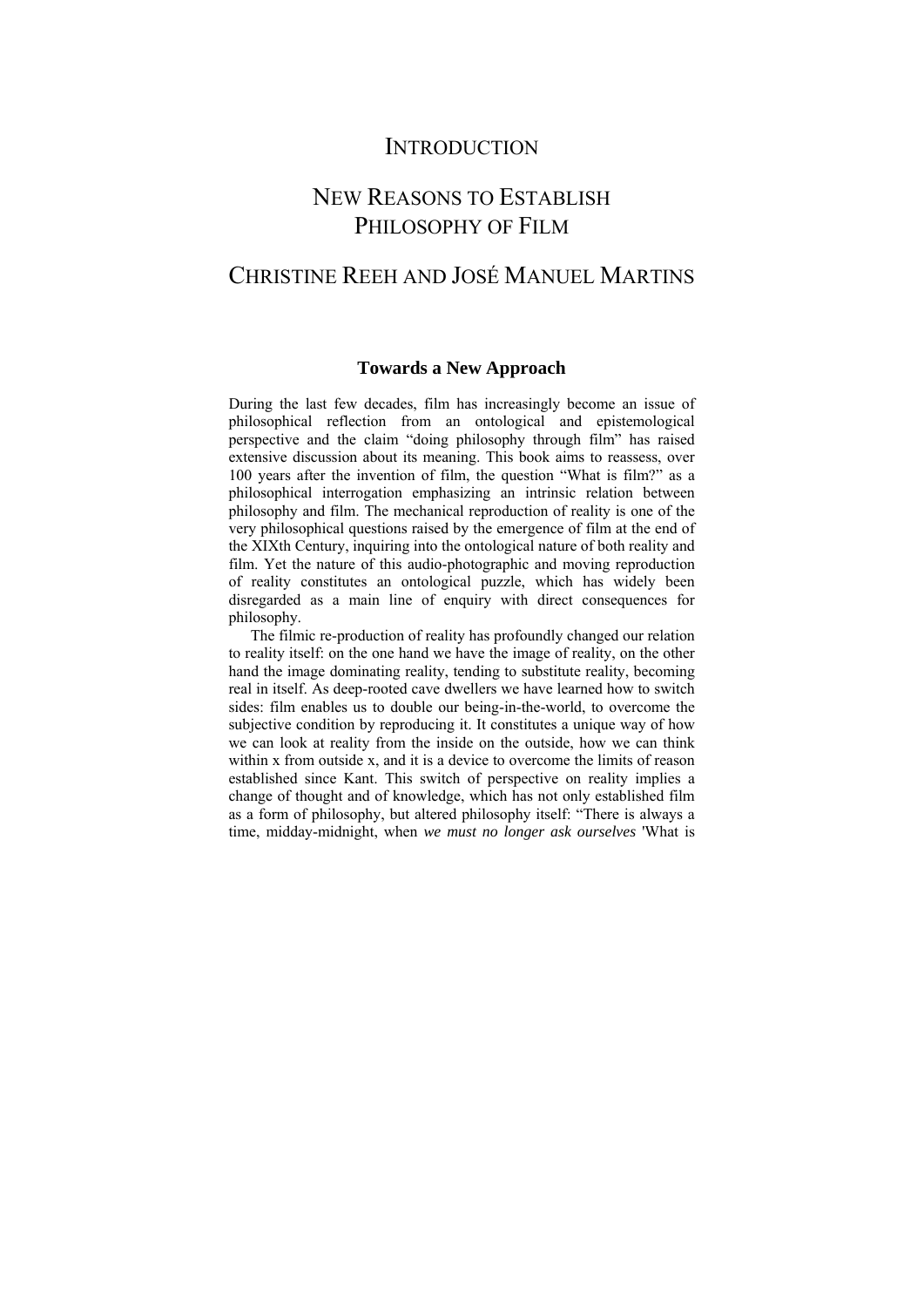*cinema*?' but 'What is *philosophy*?'"1 , proposes Gilles Deleuze, and to this purpose we ask: how has philosophy changed through film? And furthermore, what does it mean to understand film as philosophizing? Can we access specific, reliable knowledge of the world and our relation to it through the aesthetic form of moving images? What is, after all, the essence of film in general and, most specifically, regarding the reproduction of reality?

Regarding this background, we have selected the best essays from our *Lisbon Conference on Philosophy and Film: Thinking Reality and Time through Film* (2014). What they all have in common is the attempt to create new aspects and approaches of how philosophy relates to film. Whether by philosophizing through concrete examples of films or whether looking at film's ontological reliance on time and image, or its intra-active entanglement with reality or truth, this book is intended to grasp film's nature philosophically and provide new insights for the film philosopher and the filmmaker as well as for the freshman fascinated by film for philosophical reasons. We have complemented the list of classical philosophical essays with the reworked transcriptions of two compelling film-philosophical dialogs among filmmakers and philosophers, which took place at pivotal moments of the Conference and which will now bring to the book the vivacity of the personal reflections of the creators, drawing on their own works at the crossroads of a robust philosophical inquiry.

Conversely, this volume makes a distinctive contribution to the field, by deepening the philosophical discussion of the ontological coimplication of time and reality as fuelled by the paradoxical phenomenon of the cinematographic image. Furthermore, it is our aim to establish parts of this volume as an epistemological contribution to the recent ontological turn in philosophy, by attempting to approach film as a special way to access truth. And finally, through different approaches, we hope to lay out the intrinsic relation between film and philosophy.

#### **Overview of the Included Essays**

In the first part of the book entitled "Mental Approaches: On the Nature of Time, Perception and Images" we have collected texts which open up new mental or subjective dimensions of film, reflecting on the nature of time, perception and image, as well as describing cinematic narrative as the most adequate vehicle for elucidating personal identity.

 $\overline{a}$ 

<sup>&</sup>lt;sup>1</sup> Gilles Deleuze, *Cinema 2: The Time-Image*, trans. Hugh Tomlinson and Robert (New York/London: Continuum, 2008), 269.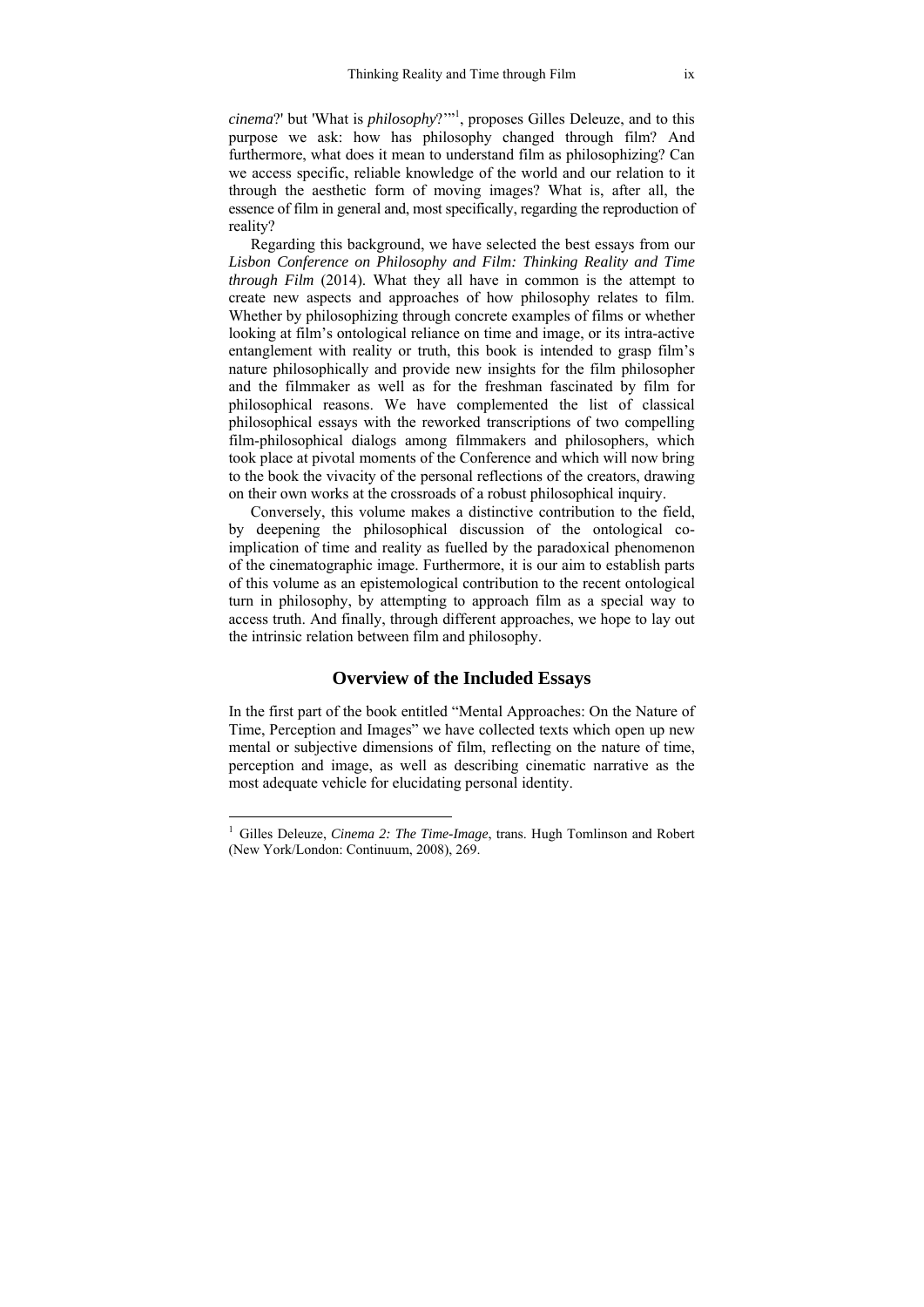#### x Introduction

In her article "The Image of Temporality", Maria-Teresa Teixeira engages in a full intermedial discussion of the interlocked models of sculpture, photography, cinema, painting and music, in relation to the fundamentals of Bergson's philosophy of time, movement, space and consciousness. Starting from the famous analogy between our usual perception of the world and the workings of the recently invented cinematograph, Teixeira contends that Bergson's recourse to this example should be seen solely as an analogy to stress the similitude between our intellect and the mechanical aspect of cinema. However, just as our spatializing intellect does not strictly eliminate temporal intuition, so too in cinema the mechanical aspect does not impair the artistic élan. In a final twist, which expresses her theoretical contribution to the ontological debate about cinema, Teixeira imports from an unexpected quarter what we could call her musical explanation of cinema as *pure durée*: in fact, music reveals to us a movement without any underlying mobile, whose ontological truth is that reality is process, not substance. Finally, it is shown that cinema, thanks to the accrued, non-human powers of technological mediation, can not only depict movement and change, albeit its ruling mechanism, but do it better than natural perception and human insight: not only can it depict and thoroughly represent reality, it can also fathom and present its very essential core, which is time. Finding in Bazin's *Picasso* essay a most valuable ally to the closing argument in favor of cinema's reality-aptitude, Teixeira additionally casts a perhaps unexpected light upon the utterly temporal nature of the celebrated Bazinian realism.

Given the transmedial trajectory of British visual artist and film director Steve McQueen, and the persistence of painterly and photographic models in his video and filmic imagery, Susana Viegas, in her article "The Integrity of Gesture in Steve McQueen's Films", resorts to a comparative approach championing cinema's medium-specific ability to redeem such former spatial, frozen representations of the human gesture, reinvested in film as its inner temporal "integrity". Parallelling Teixeira's core thesis, the author postulates a cinematic integrity with "nothing beneath" against which its own inner indivisibility can be matched and measured and, thus, de-integrated. Faithful to its own concept, this integrity operates thoroughly on the temporal, intermedial, ontological, ethical and bodily levels. Resonating Bergsonian undertones, the crucial opposition governing this integrity runs between deep (temporal, integral) and deceptive (spatialized, subdivided) presentations of reality. Viegas argues from a Deleuzian perspective: if the cinematic image is to achieve the ultimate liberation of time and fulfill the "temporal turn", it must begin with itself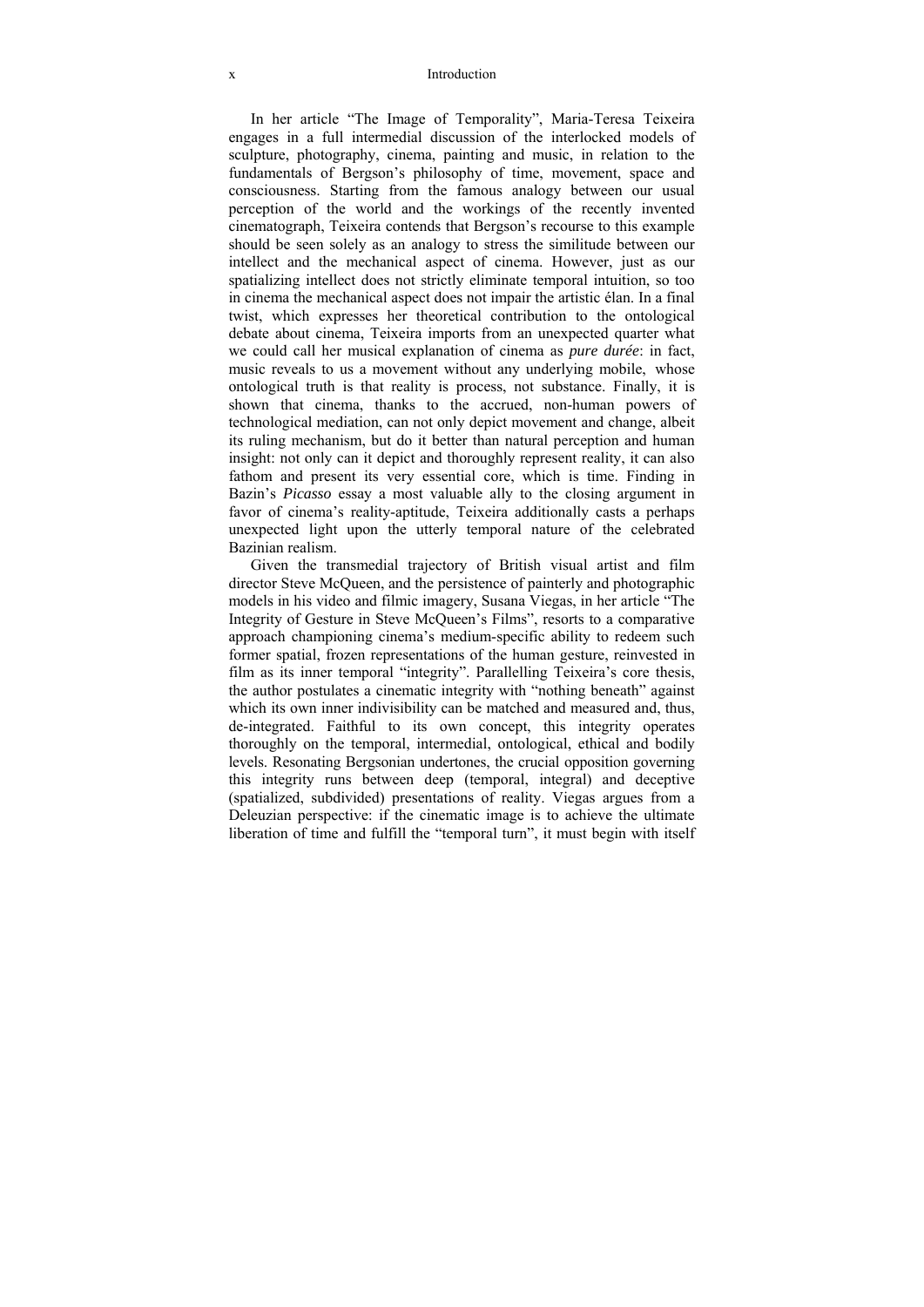and develop creatively, thus enhancing and bringing to the forefront the hidden time-bound quality of reality itself. In the Phenomenological essays that follow, we find a similar stress on the self-creative momentum of the moving image, way beyond empirical (or "spatialized") reality, through the variational role of imagination within the 'reality-free', non-positional interface of image consciousness. In this first part of the book, the philosophical notions of a substratum-free temporal process of reality without positivized "present" (Bergson) and of a non-positional ontology of phenomenological suspension without positivized "existence" (Husserl), "meet on screen" and engage in a rare dialogue with the cinematic concept of the redemption of the integrity of bodies and gestures. Accordingly, in McQueen's cinema, individuals do emerge as ongoing figural, nonnarrative individuation processes, modulated from the inside – a view that the next chapter both complements and challenges.

From the process of individuation we come to a further thematic viewpoint, that of personal identity and film, which concerns Carlos João Correia's central purpose in "Cinematographic Narrative and Personal Identity". The author seeks to answer the question of to what extent cinema, considered within its narrative dimension and in comparison to literature, can advance the elucidation of the main dilemmas of personal identity. Correia argues that there is a particularly promising way of thinking about personal identity through narrative identity. Both kinds of identity do not coincide, naturally, but narrative identity can be enlightening for personal identity. Correia examines several historical, philosophical, fictional and thought-experimental models. By discussing their shortcomings he finally reaches a comprehensive theory and sees cinema as possibly the most appropriate vehicle to embody it. According to Correia cinema is, among all narrative forms, the most suited to mediate first person and third person perspectives. In fact, cinema places selfhood (*ipse-identity*) at the crossroads of the *edited* narrative-fictional enlargement of its self-experience, and the unanswered question concerning its affective core, permanently recurring within the long, speechless *shot*, as in Bergman's *Persona*, a film that shows how "personal identity" consists only of its own endless inquiry. In its own way, this "noble failure" anticipates one crucial theme of both the end of the first part and the central section of the second: namely, the groundlessness of being itself and/or its manifestation, and the ability of film to make that all the more evident.

The Phenomenological angle is addressed by two neighboring, complementary exposés: Przemysław Bursztyka in "The Phantasmatic Reality – A Phenomenological Study of the Cinematic Imagination" and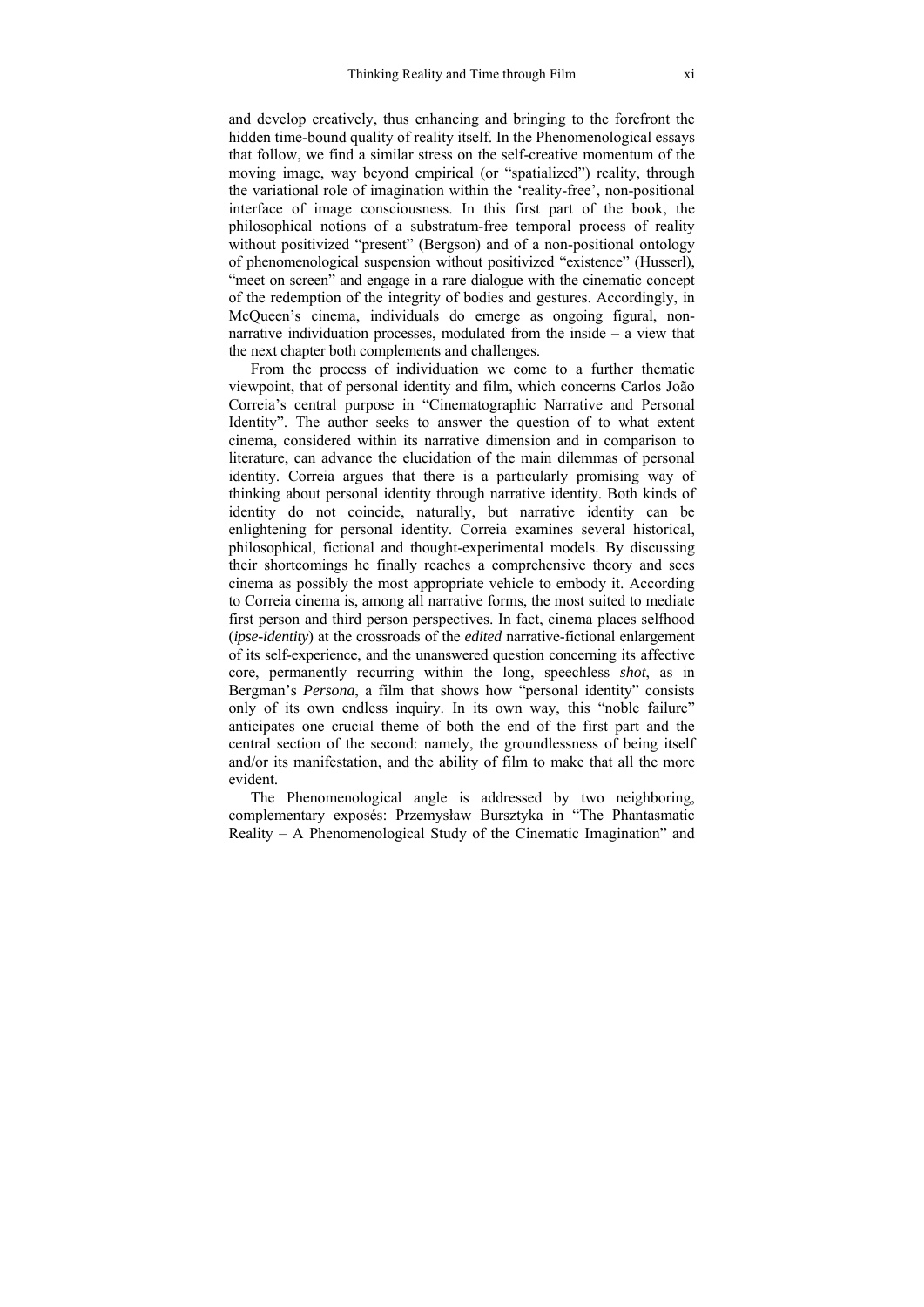Claudio Rozzoni's "'Back' to the Window? A Husserlian Insight into Film Image".

The main aim of Bursztyka is to provide an outline of the phenomenological theory of cinematic experience with special reference to its imaginative components. The two – essentially connected – leading motifs of the essay are: film as such is a kind of phenomenology, based on the same intentions – of revealing and analyzing the modes of appearing of the world. While doing this it also suspends the binding power of schematic, superficial and pragmatically oriented perception. In this sense, film, by its very essence, employs the methodological operation of phenomenological reduction. Bursztyka thereby emphasizes the equivalent roles of the threefold phenomenological, transcendental and eidetic reductions and of cinematic phenomenality, wherein we also find the founding epochê of the positional attitude towards reality (the suspended screen-world), the effacement of the empirical intramundaneity of the subject and the insight into the essence, the limits of perception and of representability, which the quintessential cinematic spectacle provides. As opposed to a Bazinian approach, film's "phenomenological reduction", while suspending any existential judgement, reveals the former objective, posited factuality of the world as consisting instead of pure phenomenality, while cinematic fiction's role as "eidetic reduction" further discloses its ontological consequence: the active synthesis it demands from its "pure viewer" obverses the usual relationship between "reality" and the founding realm of the possibles, wherein the former is henceforth located. A comprehensive reading of the various chapters of the first part suggests that the Phenomenological standpoint can thus be seen to converge with Bergson's non-substantial philosophy, preparing a possible post-Deleuzian destiny for this lack of underlying *ontic* reality in the last two essays, which scrutinize at different stages the vanishing point of the very distinction between virtual and actual, real and mental.

A closely related angle is disclosed by Rozzoni, who fully rehabilitates Husserl philosophy's wrongly reputed inadequacy regarding aesthetics, through a close reading of a set of connected writings from 1904/5, 1912 and 1918, which allows us to trace the significant deepening of the German philosopher's initial intuition about image consciousness until its last, refined stage. Rozzoni accompanies, amongst other aspects, the transitional role, between 1912 and 1918, of the ontologically "hefty" example of a theatre play. Furthermore, the Bergsonian "movement without a mobile" is achieved by Rozzoni in Husserlian terms, those of imaginative variations, headed for that eidetic sphere cinematic images so rapturously spotlight – not unlike the living of pure time on its own terms,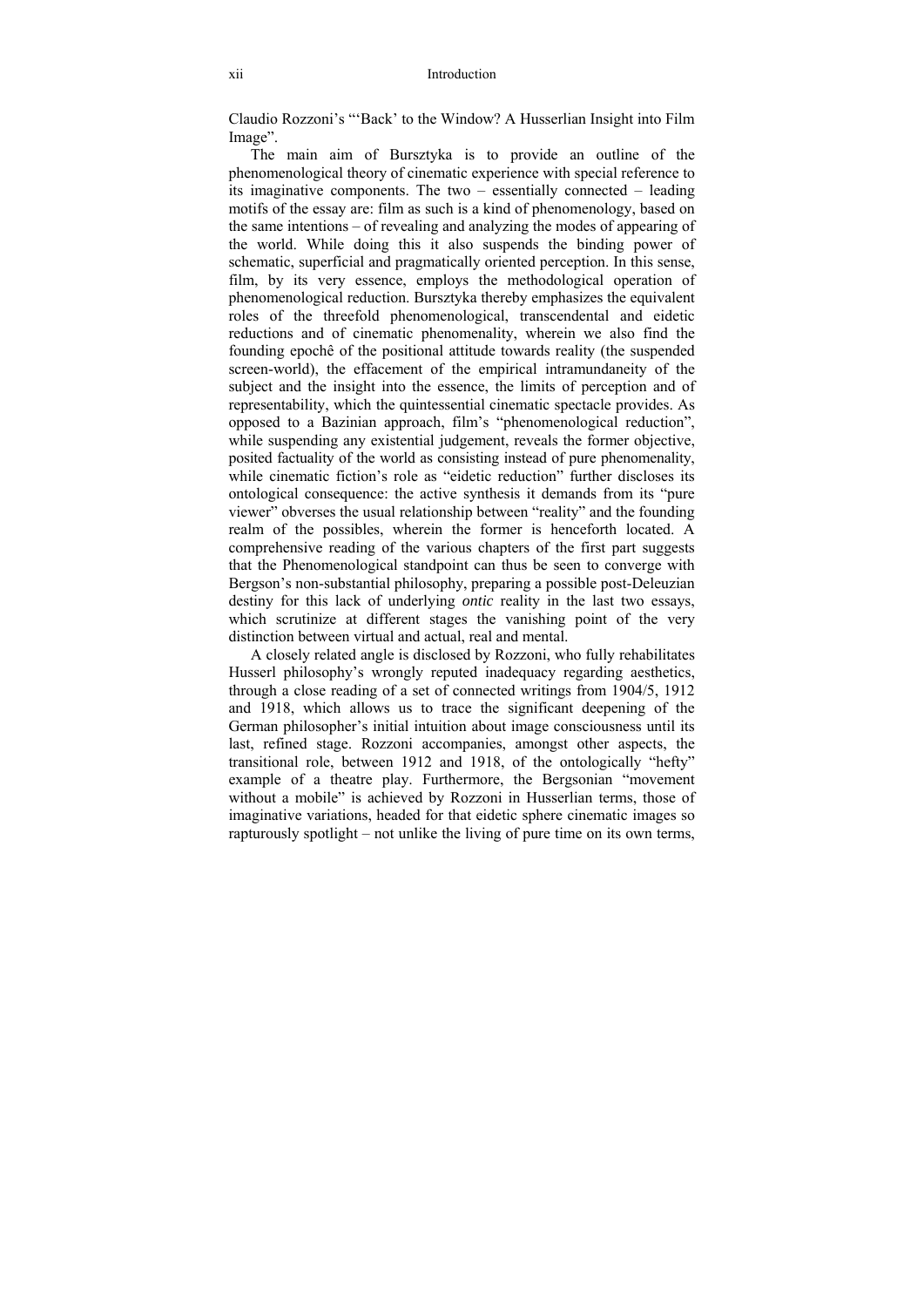which cinematic time-images prodigalize, according to Deleuze and *pace* Bergson. Thereby, Rozzoni's main question is very simple and yet complicated at the same time: How can we characterize the film image, taking into account the triad of an "image thing [*Bildding*]", an "image object [*Bildobjekt*]" and an "image *sujet*" – once we abandon the depicting bond for characterizing figurative art? The answer lies alongside the line Rozzoni minutely explores, concerning the sort of specific epochê which applies eminently to image-consciousness: in iconic consciousness (by watching a movie), we are prompted by the phenomenon itself, and not by way of a methodological decision, to live in a state of suspension of any position taking whatsoever, concerning the existence or non-existence, the reality or non-reality, of the image itself.

The relation between film image and subjectivity is then the concern of the next two essays. "In Reality: The Ultimate Cinematic Quest" by José Manuel Martins is an approach to the philosophical consequences of the indiscernibility of dream and life, the false and truth in film. Martins claims that in a world where, through the device of technology, it has become impossible to tell life and dreams apart, the classical philosophical struggle for reality - from Plato's Cave through to Descartes's Malign Genius, Kant's Copernican revolution and Hegel's "in itself for us" - no longer applies. Martins observes that in the recent technological age a new transcendental screen arises between the subject and itself and between the subject and reality, a screen in a double sense, to be denominated as a *techno-transcendental equipment*. In order to distinguish the external screen of representations and the "immanent" brain-screen of neuroimages, Martins proposes to reinterpret the Deleuzian movement-image / time-image binomial in terms of Patricia Pisters' Neuro-image. He takes the case of the movies *eXistenZ* and *Inception*, which are purely neuronal films and not temporal ones any more. The new ontological *angst* no longer lies in this classical philosophical state of a permanent (*de facto*) deceptiveness or lack, regarding "true reality", but in the sheer impossibility (*de jure*) of recognizing it, were one to ever come across its realm – either because "reality" itself vanished and only its ghost remains, under the guise of a formal constraint to "quest" for it (the ultimate MacGuffin); or because the very question is itself completely obliterated and no longer applies within the circumscription of a self-enclosed world, as we may see in the next essay by Atėnė Mendelytė. In the first case, "reality" as a heuristic phantom still plays a structural role in layering the "vertically" stratified stage where the quest takes place (to the great amusement of the action-image cinephile); in the second case, it closes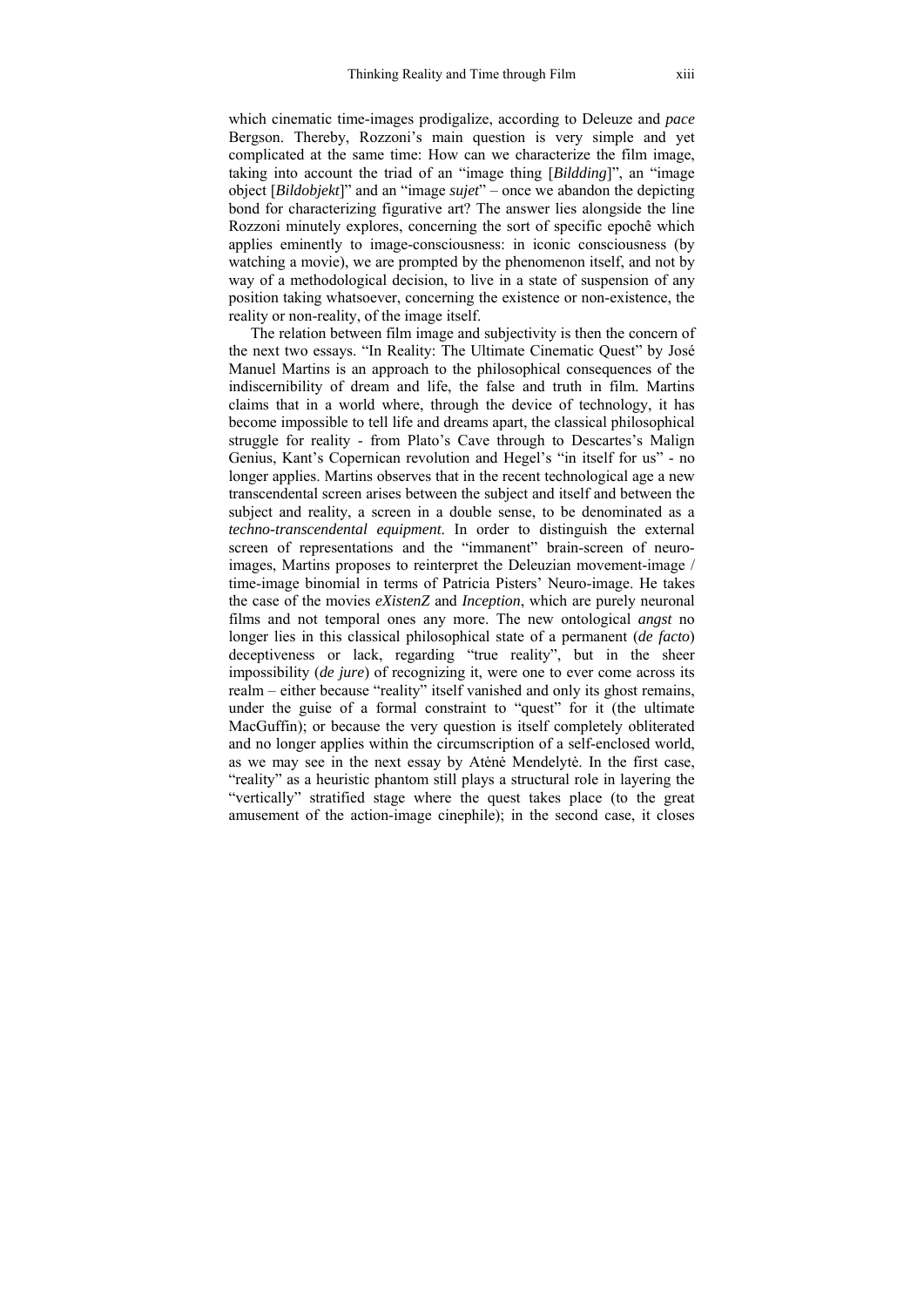monadically around itself to the point of its Beckettian disappearance, "without no outside".

Following on from this approach, Atėnė Mendelytė in "The Filmic Century/Centuries of the Mind – Tracing the Beginnings of the Subjective Cinema" develops another perspective of mental worlds in film, in particular subjective worlds. Mendelytė proposes the neologism "sobjective cinema", a subjective yet subjective-objective cinema, referring to given film worlds, which are contracted and subtracted by a specific filmic perception, the "objective" subjectivity of the "mental image". This mental image is a complement to Gilles Deleuze's mental image, yet by no means to be confounded with it. Mendelytė defines the characteristics of her mental image: Firstly, the virtual mental becomes the only existing reality, substituting the actual. Secondly, its time is timelessness, escaping from the three Bergsonian syntheses of time. Most importantly, in the mental image the whole filmic universe has to be mentalized in one way or another and such a mentalization can be specifically based on a number of mental modes: hallucinations, affects, memories and dreams which here become parts of the actual. Furthermore, there is a subtle although significant difference between the time-image's indiscernibility of the real and the fictional, the actual and the virtual, the physical and the mental and the mental image's presentation of the mental as the actual. The three intriguing case-studies selected by Mendelytė – Shimane's *Odds and Ends*, Beckett's television plays and Maya Deren's seminal *Meshes of the Afternoon* – allow us to perceive the inimitable cinematic means employed for the ontological purpose of ruling out any "outside" and thus converting the remaining "mental" "inside" into the sole absolute, neither subjective nor objective, but both – which is not to be confounded with the antepredicative phenomenologically given, adressed in previous essays. It is not, e.g., the confinement within a claustrophobic room where time has blatantly come to a halt, together with the immobile attendance of the isolated character, that does the trick (not the stasis of the shot, not the theatrical side of the presentation), but the unremittingly centripetal properties of all the objectual, spatial, temporal and meaningful elements of the film, leading into each other through montage as much as they are devoid of any outward horizon, as happens in the circular vertigo of indeterminate time, space and meaningfulness of objects in *Meshes*.

The second part entitled "Ontological Realism and Accessing Truth Through Film" somehow constitutes the core of our contribution to the field. It follows up on some recent discussion of different and new forms of realism and materialism, and reacts to film's immediate capacity to reveal a new kind of access to philosophical truth. Thereby the connection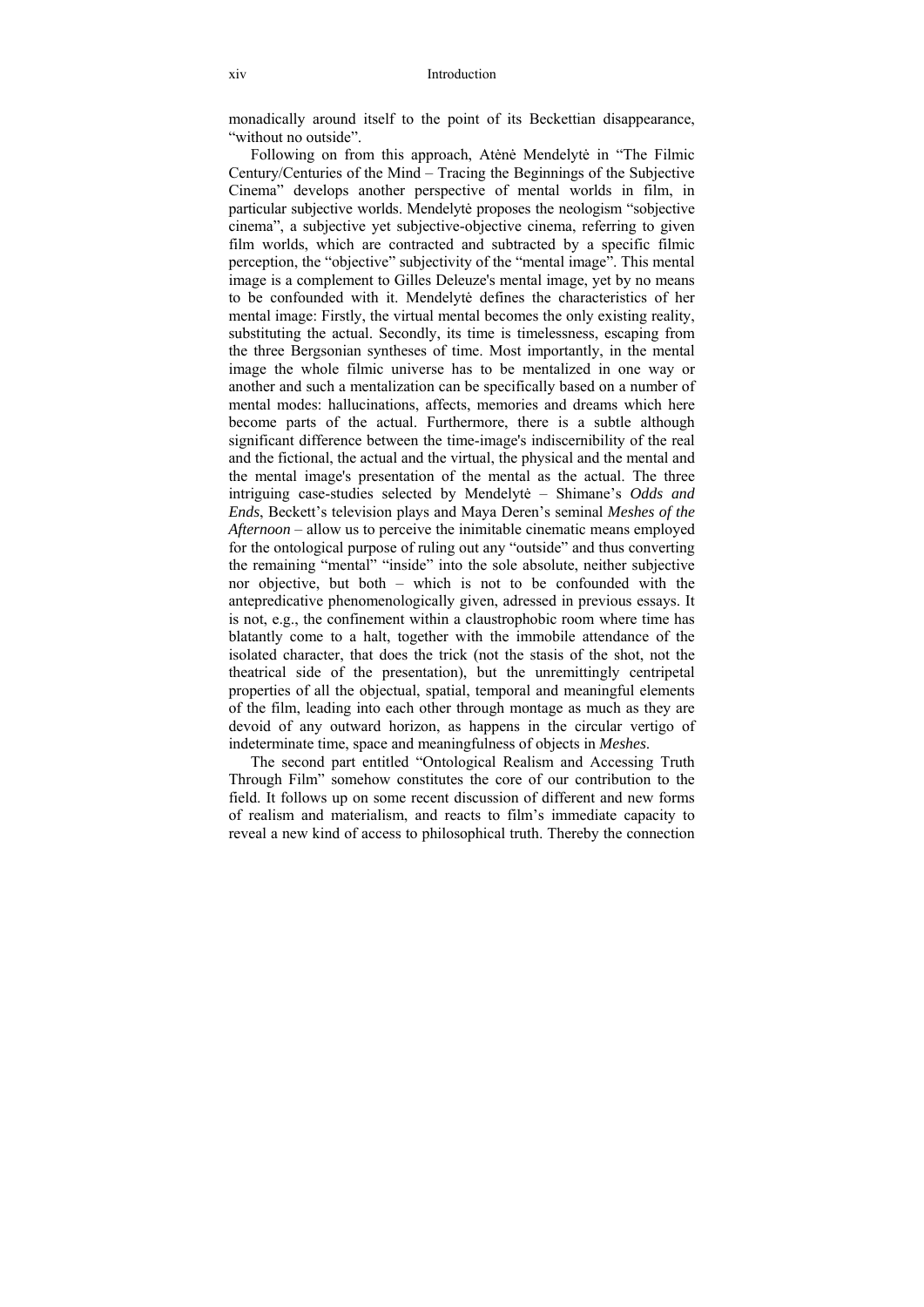between ontology and film is elucidated from different angles. The first three texts rely on classical film theory, trying to reassess its potential for contemporary debate by framing political as well as epistemological consequences.

Firstly, Leighton Grist in "Bazin, Style, and Digitization: Ontology, Epistemology, and the New Myth of Total Cinema" draws attention to the new challenges that digital cinema causes to classical film theory and reflects on the much debated negation of the pro-filmic in the digital image. Grist therefore evokes André Bazin's conception of cinema that sees the photographic image as ontologically indexical, by comparing the photographic image to "a fingerprint", and the photographic process to "the molding of death masks". As a conception of cinema it has, accordingly, become increasingly challenged, and even abrogated, through the replacement of the photochemical by the digital image, and the consequent replacement of the indexical trace by the algorithmic code. Grist argues that beyond its own technologically specific significations the digital image has a potential to mitigate cinema's indexical link with a profilmic reality, as digitization is, in its very nature, a *manipulable reference*: it contains the potential to utterly negate the pro-filmic. Consequently, some proselytizers of digital cinema have proposed a new myth of total cinema, whose connotations are opposed to those of the analogous myth that Bazin previously invoked. This paradoxical operation involves, on the one hand, a careful reexamination of Bazin's own internal flexibility concerning the complementary aspects of ontological and stylistic realism(s) and, on the other hand, a thorough building of the case – via Baudrillard and Jameson – of a postmodernist cinema whose perfect "CG" simulacrum of reality has fulfilled that mythical totality to the point of no longer being cinema, as Bazin himself predicted, but instead, the ultimate late capitalist commodity.

Equally political and following the discussion of the pro-filmic by turning it into a more radical issue of the very nature of reality in film, the article "The Revolutionary Gaze for the Real: Dziga Vertov's 'Kino-Eye'" by Tatjana Sheplyakova approaches the question of the filmic fact. According to the author, from a philosophical perspective, the cinematic "factory of facts" relies on a new kind of *normativity* that is intrinsically connected with Dziga Vertov's filmmaking. Tatjana Sheplyakova therefore focuses on the new logic of normativity that the principle of "Kino-Eye" stands for, as well as on those technical elements of the dialectical montage through which this logic is brought to realization. In the end, she presents an attempt to reassess the "revolutionary" potential of Vertov's ideas in the following sense: What is the potential of movie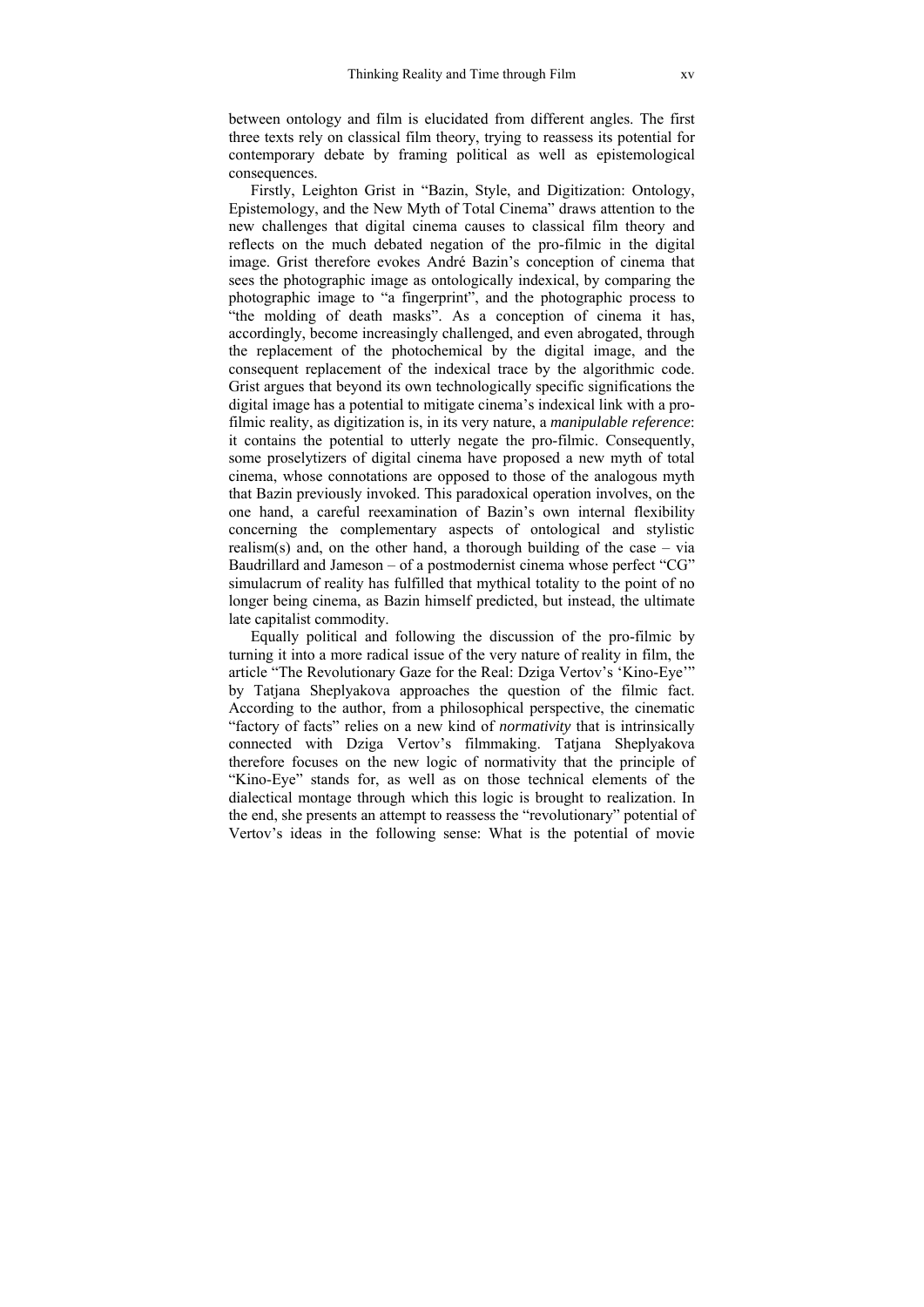making where reality and its assemblage merge into political statements? What can we learn from it with regard to a theory of revolutionary action today?

A similar fusion between the sphere of the political and the sphere of the philosophical concerns Hyun Kang Kim in "The Blue Flower in the Land of Technology: Film, Time, and Politics in Walter Benjamin". The article provides insight into the complexity of Walter Benjamin's partially enigmatic thinking, the scope of which hasn't yet been exhaustively examined. Kim argues that Benjamin establishes an ontology of monism of Man (and his technology) and nature on the one hand, and a new political philosophy on the other, as conveyed in his epoch-making artwork essay. In Benjamin's monistic approach, technology isn't opposed to the collective body, but rather plays a constitutive role in its production. According to Kim, Benjamin abolishes thereby not only the boundary between spirit and matter but also the distinction between Man and machine. His concept of technology is related to his concept of the "optical unconscious": the film camera works as such and makes visible for the human eye what would otherwise remain hidden. For Benjamin, technology in general allows access to what Man can't perceive and recognize by himself. Kim concludes therefore that the film camera enables a change of perspective from *in-itself* to *for-itself*. According to Hegel, this change in perspective means the truth. In this sense, technology is for Benjamin the place of truth par excellence, and the cinematograph is its carrier. The core of Kim's argument challenges, and indeed redeems the loss of reality and of Bazinian cinematic realism Baudrillard's hyperreality was censed to produce, as Grist's previous essay emphasized: technology does not replace reality, rather, it places reality at the crucial point where the blue flower blossoms, prompted by the constitutive interpenetration of apparatus and reality, which only by this means becomes retrospectively manifest as itself technologically mediated and constructed. This time through a realist constructivism thesis, reality's non-substantiality keeps resurfacing across the various chapters as one of the chief leitmotifs of the book, a fate it shares with the new political subject, time-bound (herein coming explicitly across the Bergson – Deleuze axis) as much as historically situated and cinematically produced by the shock potential of the eminently readable "dialectical image" – whose kinship with Deleuze's crystal-image Kim explores and offers as a bonus for the reader.

The next text opposes an ontological perspective reassessing some of the questions raised by Grist, Kim and Sheplyakova. "Philosophy in Media Form" is the transcription of a dialogue of two artist-philosophers,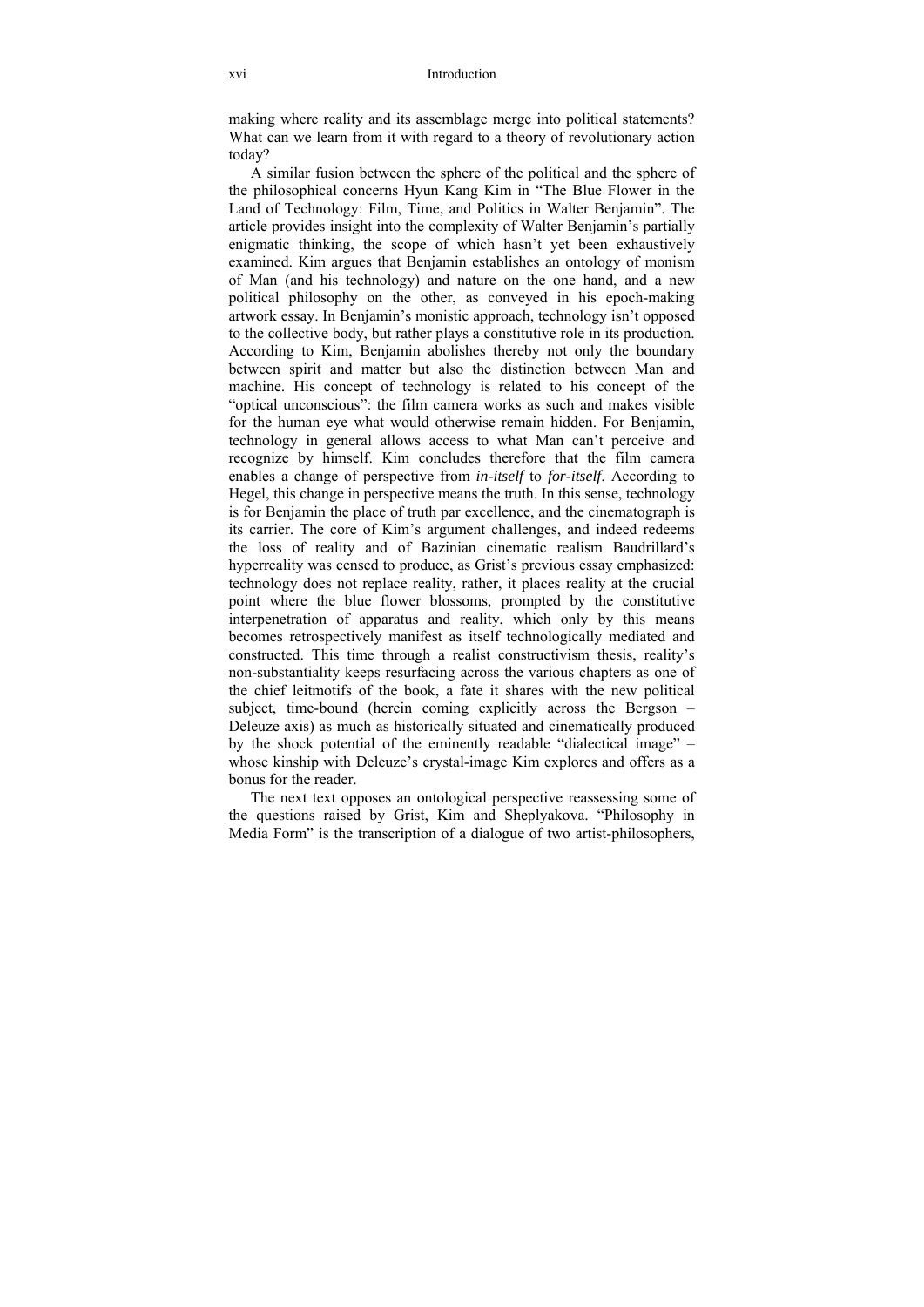namely media-artist Peter Weibel and filmmaker Andrei Ujica, who, after the screening of extracts from their filmic work, involve themselves in a discussion about the relation between philosophy and film. Peter Weibel in his talk makes the criticism that many film theoreticians try to turn cinema into a part of ontology, whereas with his film "Chants of the Pluriverse" he wanted to demonstrate the opposite: that reality is just a map, and therefore can easily be changed with tools. The tools of today, as cinema shows, are image machines – a consequence of the motion machine. So the big challenge for Weibel, regarding film, is still in front of us: how can we generate thinking through the means of technological, moving images? With his film Peter Weibel proposes a science of image which goes beyond the cut, beyond perception, so that we learn a mode of thinking. Technical perception sees what the human eye cannot achieve, or access.

In this part of the volume Ujica adds to the ongoing debate by suggesting that the question about truth in cinema and photography is the wrong one to ask. It is based on the illusion that technical media, like photography and film, are here to reproduce reality and that reality is the truth. This is linked to complex questions such as "Why is reality the truth?" and "What is reality?" This is why all these questions are linked to ideological and political implications of the period, when the technical mediums like photography or film were used as instruments of political struggle. They were then used as propaganda and each party was interested in establishing its version of the truth.

 "A Multimodal Theory of Film Experience" by Colin McGinn summarises the conclusions of Kim and Weibel, that the film camera accesses something to which the human eye does not have access, yet orienting the debate toward a very different chain of thought. By proposing that the film experience is highly multi-modal, incorporating a number of distinct sensory and cognitive channels, McGinn reassess Plato's allegory of the Cave, which is often referred to as being parallel to the movie watching experience. As in the cave, so it is argued, watching movies is held to be detached from reality, a mere substitute for contact with reality — a film is a kind of weightless simulacrum. But is that the best way to understand the film experience? McGinn proposes instead that it is our experience of the empirical world *outside* the movie theater that is analogous to Plato's cave dwellers, and our experience *within* the movie theater is analogous to the escapee's experience *outside* the cave. In other words, we gain a special insight into reality by watching movies, which we don't obtain by means of our ordinary empirical experience. The movie screen, argues McGinn, is a window onto a transcendent level of being. This is due to an unprecedented mutation in both being's manifestation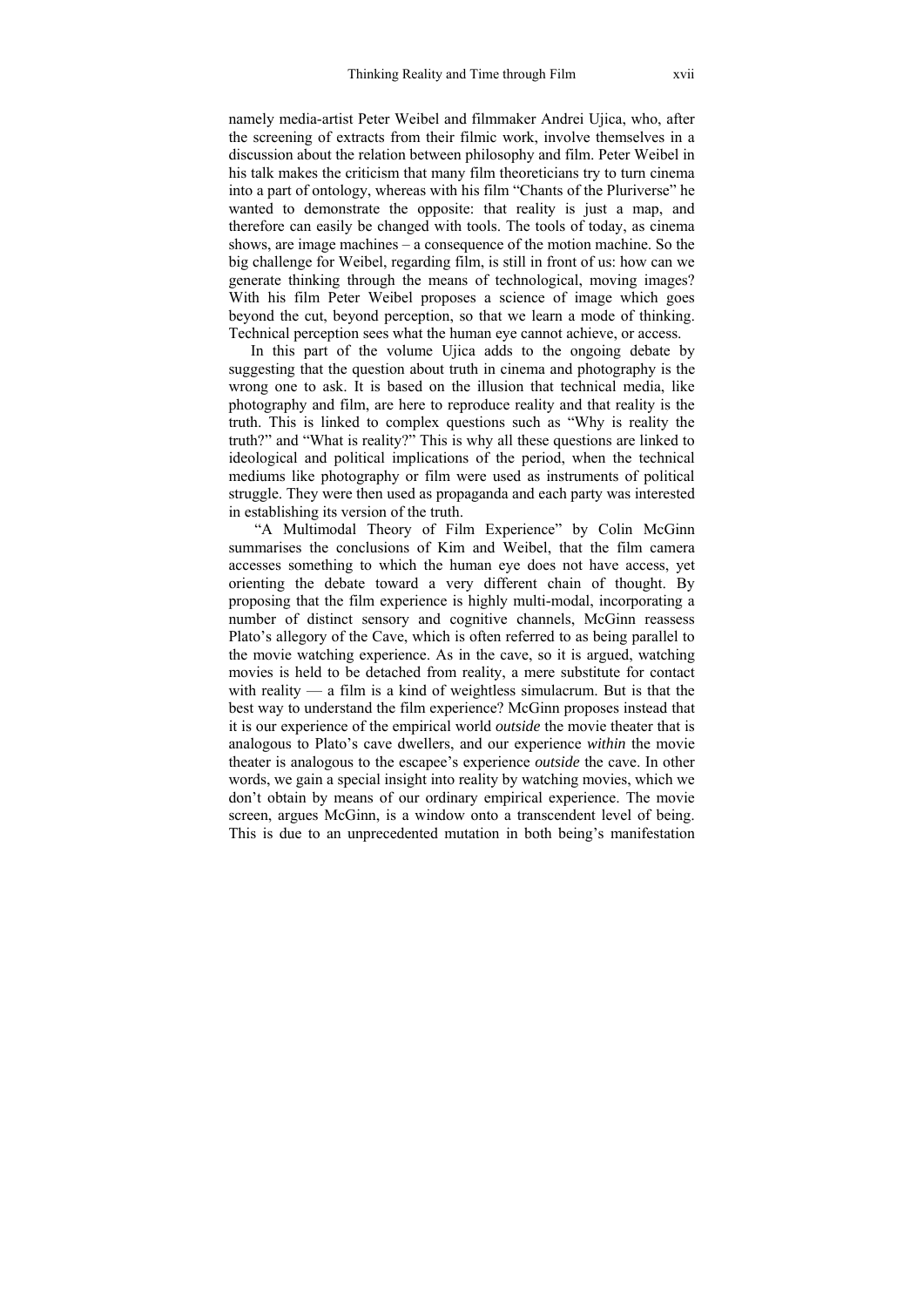#### xviii Introduction

and the form of knowledge – and, crucially, in their correlation – introduced in human history by cinema and cinema alone. The phenomenon of film exerts itself twofold: on the side of the moviegoer it induces a heightened state of integral consciousness, encompassing and merging into one single mental activity of the brain all possible levels of perception from dream, sensation, affect and imagination to discursive thought and intellectual intuition. On the ontological side, the dematerialized entities and events on screen present themselves as a whole palette of Platonic universals directly shining through the particular beings, featuring them as their carriers, thus filling the age-old gap between the sensible and the intelligible. By grasping essence directly through the insightful intuition thereof, this approach is not far away from the eidetic reduction that Husserlian phenomenology recognizes cinema to be able to practice. To sum up, film does not convert reality into its image, but rather into its idea, and cinema consists of directly screening whole sets of imposing Platonic ideas before the insightful spectator they themselves institute and "saturate".

Integrated into this line of assimilating film, truth and transcendence, Christine Reeh in "On the Rise of Solaristic Philosophy" argues that from an epistemological point of view, film's transcendence of materiality inquires into the nature of reality and the way we have access to what is real. Reeh thereby sketches a proposal of ontology of film committed to this perspective by proposing a reliance on the fictive set up of the movie "Solaris" by Andrei Tarkovsky. What makes this movie so intriguing is exactly its inquiry into a withdrawing realm of reality and the real where presence and simultaneous absence actually cross. The most important chain of argumentation then is that film conveys the impossible vision of the Heideggerian "being a whole", which Dasein only achieves in death. For several reasons *being-in-film* is a *being-in-death*, relying on a spectral characterization of film. Correspondingly, *being-on-Solaris* is the transcendent sphere of the dead. It develops the cinematographic principle of transcendence of matter into a *being-without-being*. Reeh then sets this *being-without-being* as the main aesthetic and conceptual principle of her solaristic system and as the main ontological characteristic of film, unfolding "a new relationship to the Real itself" (Alain Badiou).

The crucial importance of this chapter consists of bringing to fruition what can be discerned as the guiding principle underlying the "second part's ontology" in this volume, in contrast to the first. The initial series of essays examines to what extent film, suspected of betraying the very essence of being, on the contrary embodies and unravels it, offering philosophy in return a few exemplary ontological and epistemological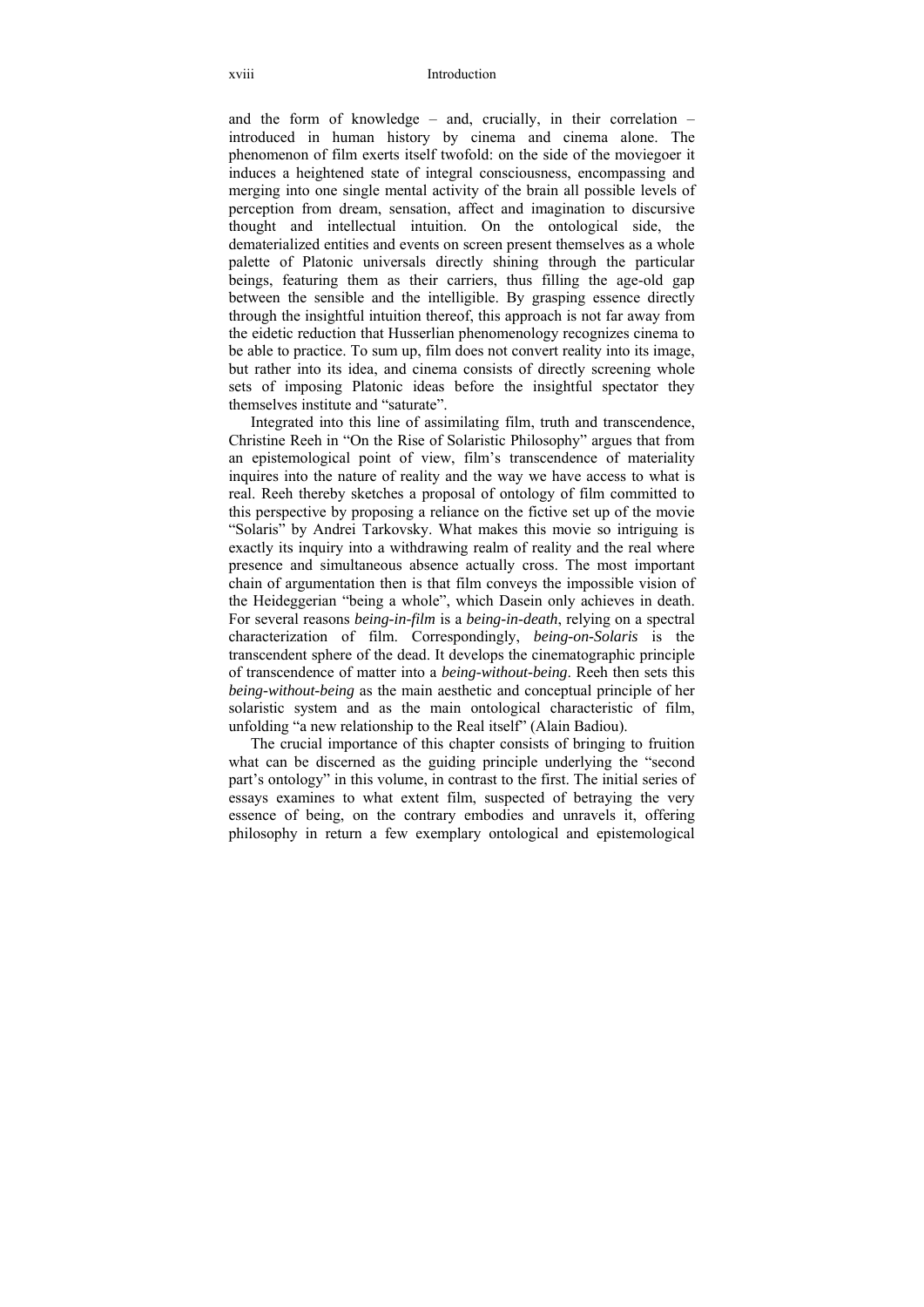models for the nature of reality. Reality – similarly to film – is seen now as a Bergsonian non-substantial duration, further as a Husserlian nonpositional phenomenological appearance, then as a Deleuzian temporal compound of virtuality and actuality… Each position starts, however, from the immediate phenomenological given of the cinematic image in the spectatorial context, keeping the parallel realms of reality and image somehow separated until the later eventually close in upon itself. completing and exalting the sphere of pure image: what is thus skipped, happens to be the very linkage – either material, representational, or ontological – between reality and the image *thereof*. This is precisely the point of the entire second series, variously based on a strong Bazinian thesis that provides the springboard for its own in-depth reassessment. While Grist's article demonstrates it *a contrario*, by showing that the digital subrogation of the material continuum of reality and image ends up in the dissolution of both cinema and reality, Kim's or Sheplyakova's Vertovian constructivism installs the cinematic image as a revolutionary praxis in the middle of reality, which it only registers as far as it penetrates and transforms it – for it takes a constructive power to reveal another. The image no longer merely addresses the spectator phenomenologically, within a model-to-model correspondence with reality, it *traces* reality *back* to its real, in front of the spectator it engages and helps generate therethrough. In McGinn, the filmic image is itself the operator that converts the material event of being it seizes through light (it photographs) into the sensible act of self-presentation of its own Platonic idea: onscreen, a particular red (thing) is raised through dematerialization to its pure being red, enabling the spectator to watch first-hand an ongoing Platonic "participation", when "general" (though not abstract universal) redness presents itself "there" as "that one" and the essence allows itself to be seen by an essential vision; and yet this is but the operation of cinematic photography upon the pro-filmic reality which shows through.

Christine Reeh's starting point is then the aforementioned strong Bazinian thesis of the transference of reality from the actual thing to its photographic image, generating the presence of absence by giving it the same impact as reality because of the special reproductive ability that photography *set in motion* has. Reversing the cinematic course from reality to its image, what the ontologically puzzling notion of a reproduced reality points back to is that the transcendental real of reproduction abides in Being's innermost ontological core: as a void (Lacan) and a time-bound (Heidegger) absolutely infinite multiplicity (Badiou), Being's non-being (Heidegger's "nothingness") attests its own immediate ontic reproducibility, which accordingly is not to be understood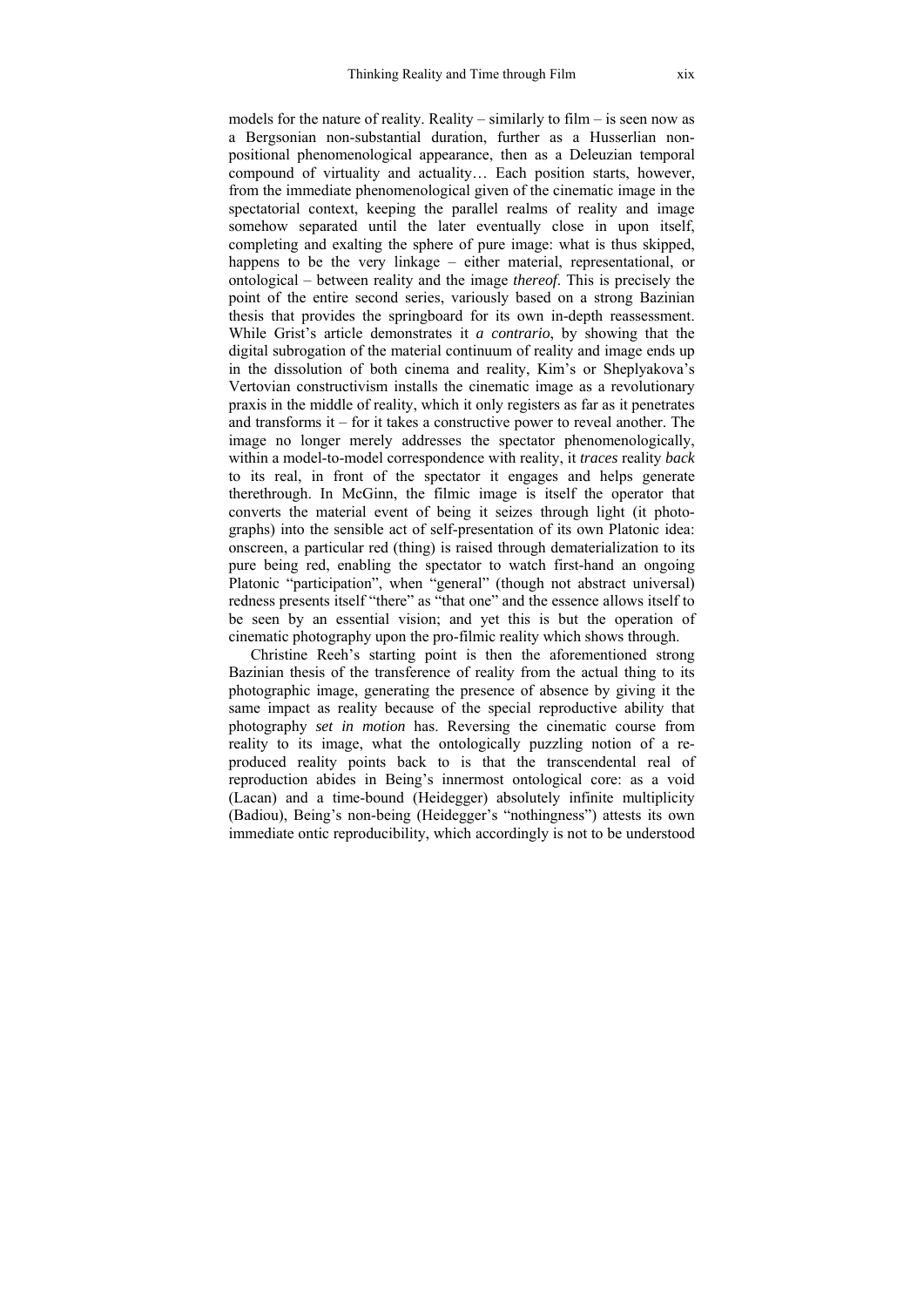as simply an adventitious technological property of a new medium, in a Benjaminian sense. Being is utmostly "film-ic" in its very essence, and a movie about the reproducibility of non-being like *Solaris* shines as a film about being *because* it is a film about cinema, *and conversely*. Moreover, it provides the kind of extreme cinematic thought experiment that allows the author to think about being in an unprecedented way, and to ask all the (im)pertinent post-ontological questions. As the film par excellence of Bazinian transference, *Solaris* also conjoins and merges into one the two different lines of enquiry – physical, and philosophical – concerning matter and being: in fact, light has the property to transcend both matter and being, for it is the one vehicle able to survive and to presentify the self-absence structure upon which film and being alike are established. But all this is just half of the story of Harey, as the essay continues: if you want to know about being, *cherchez la femme*.

The ontological angle is further complemented in Josef Früchtl's text "Aesthetic-Philosophical Realism: How Intuition Matters for Ontology and Cinema". As Früchtl proposes, Gilles Deleuze and Stanley Cavell offer prominent examples for a deep connection between theorizing film and ontology. For Deleuze ontology means a reversal of the ratio between identity and dif¬ference, between what is identifiable and thus being, and what cannot be identified. Deleuze connects this idea epistemologically to intuition as non-discursive and metaphysical knowledge. As Früchtl argues, Deleuze's concept of intuition is better understood as a gesture that should be unfolded in a consequent aesthetic and cinematic way. In a side turn, Früchtl views the so-called speculative turn in continental materialism and realism as an alternative to Deleuze and Bergson. He regards as striking that Quentin Meillassoux' ontology, based on mathematics, has to refer to intuition, in the sense of *intellectual intuition*, going back to Descartes and Kant, meaning a productive unity of thought and being. Yet to draw a conclusion as regards cinema, Bergon's concept of intuitive knowledge remains the most helpful to Früchtl. An intuition can present us an object (in-itself) only immediately, and as something, which cannot be identified via concepts, yet (in Bergson's words) by "images", or "flexible, mobile, almost fluid representations", or "gestures" Film can be regarded as the most adequate medium for this. It is an art of gesture that returns narrative and movement to images and in such a way delivers an objectivization of intuition.

In the third part "Unmasking Violence – Trauma and Film" we have gathered together closely related essays and prompted a film-philosophical discussion of trauma in film, inquiring into violence in film, as well as into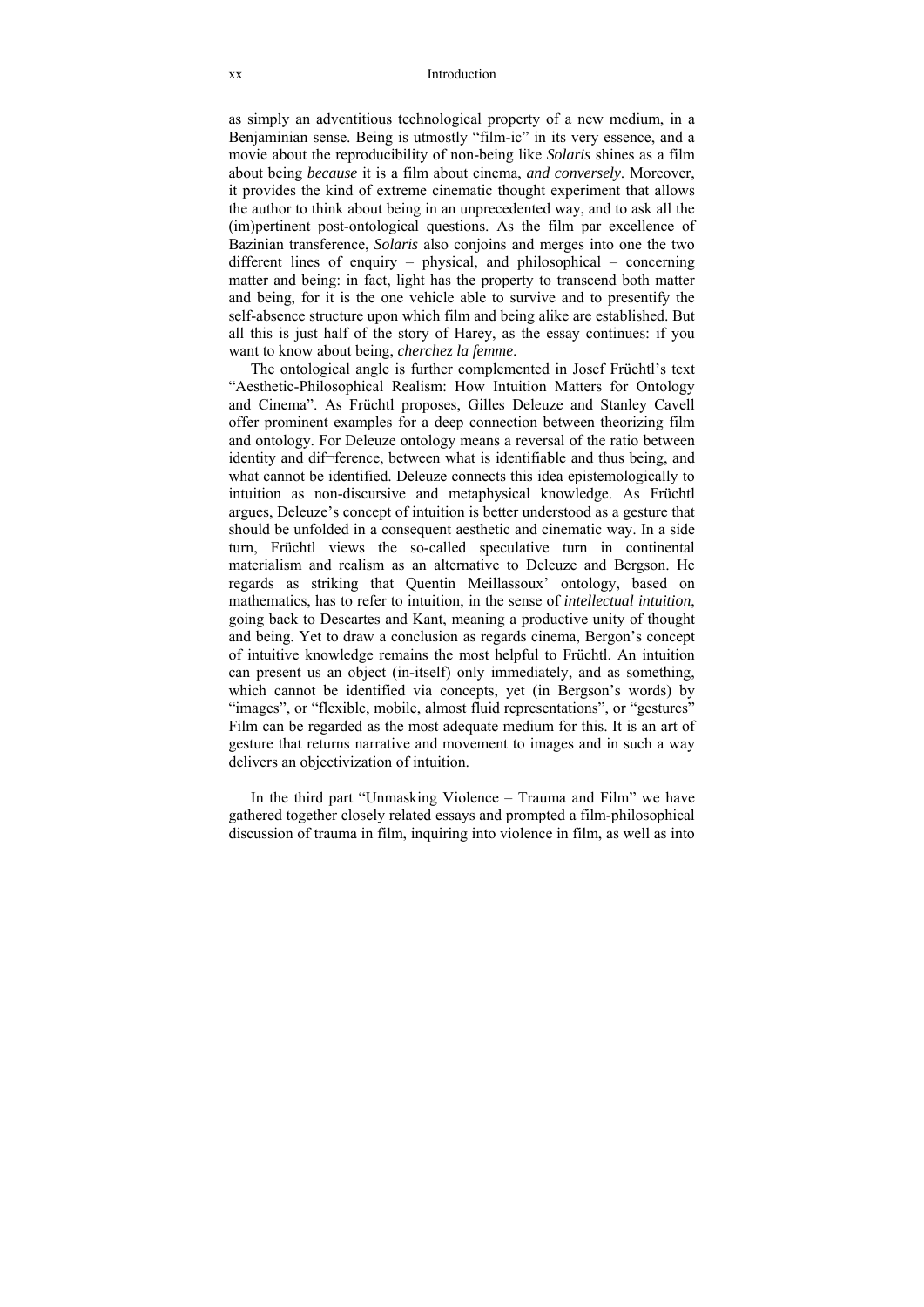ethics, and finally into the nature of the documentary image. Suffering compels any ontology of the real and any politics of cinema to become an ethics of reality and a deontology of the image. Accordingly, the relationship at stake is no longer the Bazinian one of the image to reality or the Deleuzian one of the image to itself, but that of the workings of the image upon itself in order to retrieve the sorrowful heart of the real that is desperately hiding in it. Not in the face of reality in general, but of *this* reality that allows no escaping, the ethical urge of actual pain and suffering and death demands a specific sort of epistemological operation that transcends reflexion and, in a way, philosophy itself. It is with this Other of philosophy that film-philosophy concerns itself in the following chapters.

In "Where's The Rewind Button On The BETAMIX Of Life? Cruelty As Transgression And Virtualization In Michael Haneke's Funny Games" Schaub assumes that with its fixation on causes rather than effects, neither the traditional philosophical discourse of evil, nor the sociological debate on violence, offers an explanation of why cruelty, though ostracized, remains an ubiquitous and culturally adaptive practice. With this text Schaub proposes to reconstruct cruelty as a powerful scheme of behavior and reflection bound together by the notion of transgression and virtualization. The latter becomes obvious in Michael Haneke's counteruse of traditional stage techniques (such as the Brechtian estrangement effect) in his scandalous movie *Funny Games* (Austria 1997). Instead of enabling us to distance ourselves from the (poorly) seen and (massively) heard, we, the spectators, become hostages and witnesses alike. Our powerlessness is thus only deepened. Whereas many praise the film's fundamental critique of modern media use, Schaub argues that the "forced emotional interaction" with the gruesome reveals regular traits of our *conditio humana*, shot through with claims to legitimacy and truth.

The title "Mask" brings together three different interventions on the film *Faces* by Christoph Korn, two of which have been orally presented (by the director and the deceased Cristina Beckert). The third, by Maria João Madeira, involved the screening of the film at the Lisbon *Cinemateca*. In her text Madeira explains the background to Christoph Korn's film work, based on the slowdown of "found footage" – namely the 23 min. fragment of *Theresienstadt. Ein Dokumentarfilm aus dem jüdischen Siedlungsgebiet*, produced by the Nazis and filmed in 1944 in the concentration camp Theresienstadt, as a pseudo documentary about life in the "ghetto Terezin," which for many Jews was the previous stop to their deportation and extermination in Auschwitz or Treblinka. The film's direction was entrusted to Jewish director and actor Kurt Gerron, who had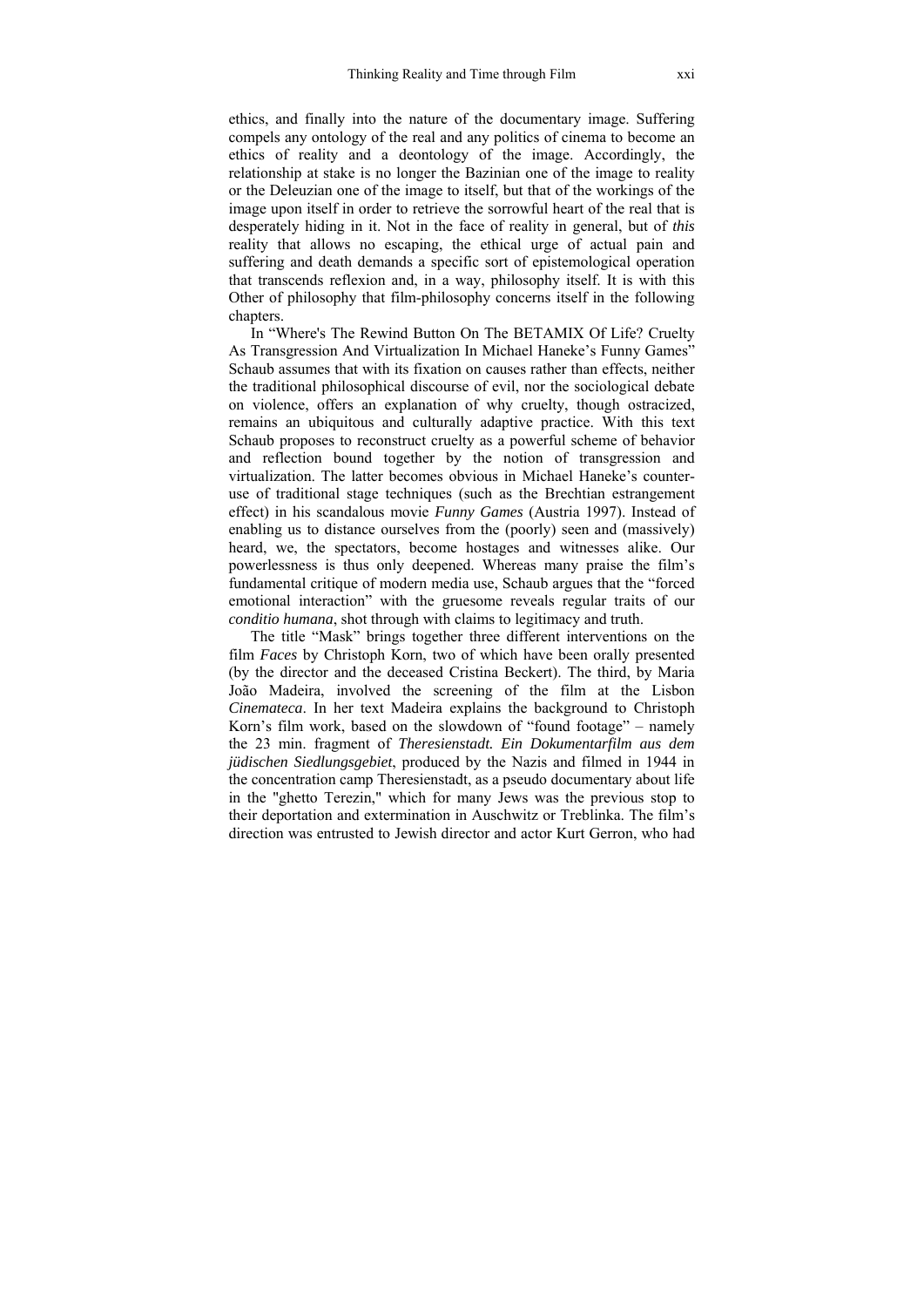#### xxii Introduction

left Nazi Germany in 1933. He was then arrested in Holland after the occupation, sent to the concentration camps of Westbork and Theresienstadt, and finally killed in Auschwitz in October 1944, just after having concluded the film. Korn explains that the composer Antoine Beuger came up with the idea of a dialogue throughout the film to replace the deep frequency sound, allowing the possibility of the viewer to be somehow *with* the filmed people during the 12 hours of the film's duration. "The conversation is borne by a peaceful, tentative, often silent sense of approaching and receding. In the course of the conversation, a type of reading gains both duration and power, a type that becomes condensed in the concept of the 'face' by Emmanuel Levinas." (Korn)

Beckert explains that the face for Levinas is not the totality of the physical shape. It is rather a metaphysical and an ethical concept, presenting the absolute otherness of the other. We can't grasp it through knowledge or mere consciousness. Beckert stresses that Korn's film is about many faces, visible in their smallest details, due to the slow motion of the film. Yet how can we put together the invisible face of Levinas and the visibility of the faces in the film? Beckert proposes that when these faces look directly at the camera, there is the look of the face, provoking a strange reaction in us. We are seen directly, but we can't see. We are absolutely passive and must offer ourselves to that look. This is the effect the face has upon us: it poses the terrible question of my right to be, and not that of the other.

The base for the montage of Susana de Sousa Dias' "48" lies in the cinetic ambiguity of its images and in its narrative modalities. From this ambiguity, the next chapter, "A Sort of Microscope of Time: Decelerated Movement and Archive Footage" exposes how the image-word articulation promotes not only the pensiveness of spectators during the film screening, but also the "pensiveness of the image" (Rancière). Particular attention is given to montage of "time depth", to the specific treatment of the testimonies' temporality, and to the spatio-temporal conception of the film. With "48" Susana de Sousa Dias creates a living requiem from recently excavated photographs of Portuguese political prisoners taken by the Political Police during the 48 year long dictatorship of Estado Novo (1926-1974). The hypnotizing sequences of faces flows eerily through an absorbing narrative arrangement, guided by the voices of the surviving prisoners and the very present ambient space around them. The subtle zooms, slow fades and heavy pauses isolate and vibrate the historical and emotional charge of the routine identification photos. Through a painstaking account of the epistemological consequences and the ontological import of a rigorously medium-specific technical work on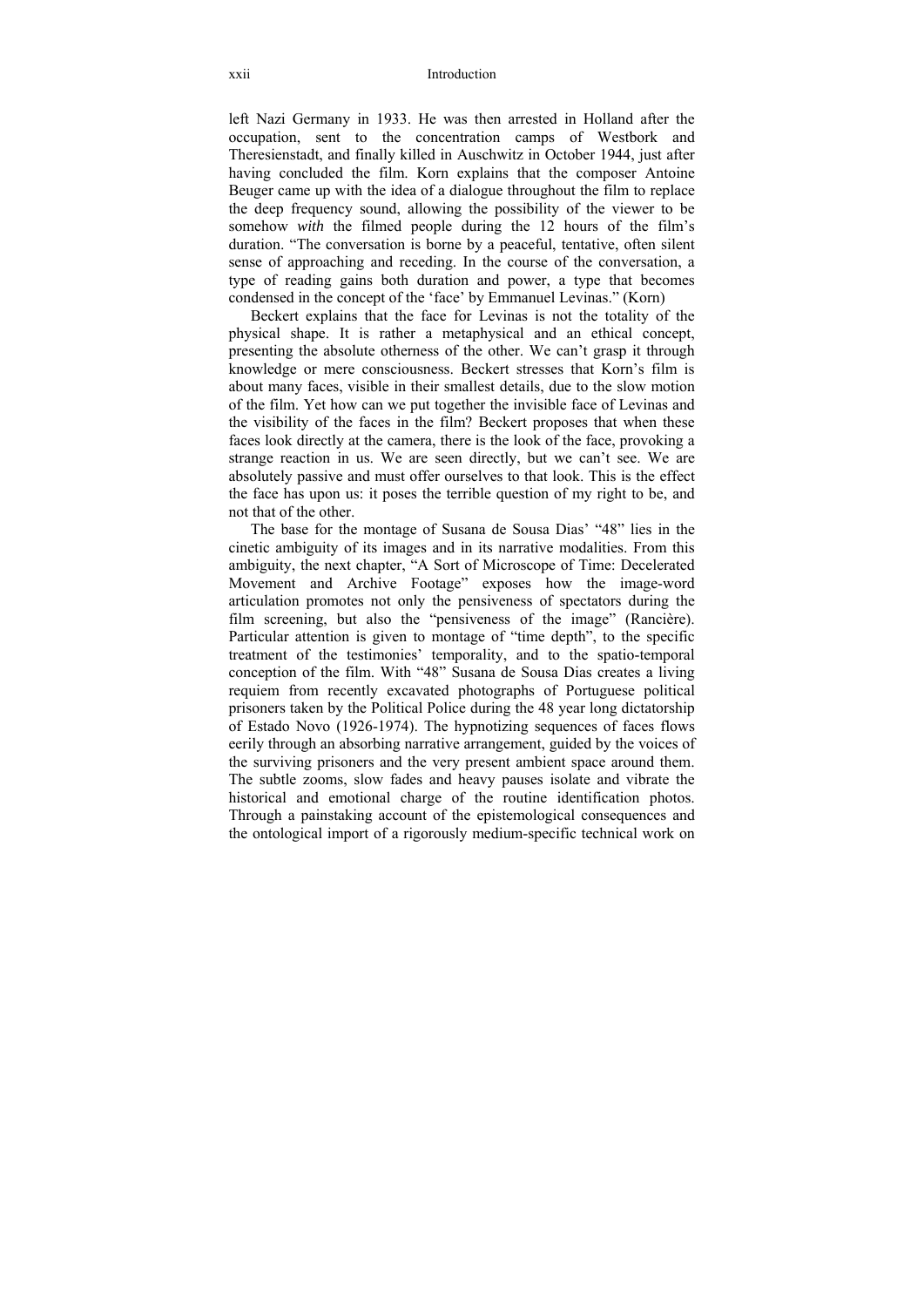the material, the author shows how a different historical episteme and ethical-political approach stems from the threefold methodological procedure of opening up from the inside non-causal and non-narrative connexions within the three constituents of the cinematic whole – space, time and word – in a crossbreeding between the visual and the aural, the present and the past, which is redolent of Deleuzian time-crystal meditations. The detailed theoretical explanation provided by Sousa Dias spreads beneficially over the kindred essays about Christoph Korn's and Víctor Erice's very similar cinematic strategies. Together they delineate a constellation of chapters revolving around the same paradox or anguish: how can the inventiveness of form redeem pain and past, as well as retrieve a sense of reality and history that does the dead and the living justice, beyond institutional discourse and any clichéd mode of representation?

Unfolding with a processional cadence and tone the successive sections of her sensitive reading of Víctor Erice's *Vidros Partidos*, Maria Filomena Molder highlights in her essay "Green Leaves, Green Sorrows: On Víctor Erice's Broken Glasses" the almost confidential thematic web of the film, attuning resonant chords to the final constellation of this book. The huge mural picture of and in the canteen dominates the scene in silence, as a visual phantom doubling place and time, whose poignancy is brought to bear by the interplay of the words that give the image a voice. As Beckert explained, these mute faces regard. and thus concern us, in so far as the director's camera finds a way to let them do so, eyes in eyes. But, if it is the words of the living that grant the access to the faces of the dead, acknowledged in their muteness by the testimonial rite of reciting as a spiritual exercise – analogously to Christoph Korn's voice-over –, the *word* is in its turn bestowed on these words by "mortifying" them, as they become "trans-personal" monologues through the joint workings of the characters and the filmmaker, the oral and the written, the lived and the fictional. This doubling – and crisscross – of space and time, life and art, the living and the dead, relies on the riskier operation of tripling person, actor and character. With Erice, Molder calls this act, leading to selftranscending and self-discovery, "miscegenation". While confronting the silence of the face, the word faces the poignancy of a shared pain it strives to heal at the same time – the pain of the living and the dead. Between reenactment and simulation, such a *truer*-to-life sort of documentary echoes the final model Víctor Moura also favours, together with the concept of "effabulation" Deleuze applies to Jean Rouch's strategy, which corresponds here to the notion of "miscegenation". And an intriguing affinity surfaces at this point: Jean Rouch's famous title "Moi, un noir" is directly quoted from the less known continuation of Rimbaud's text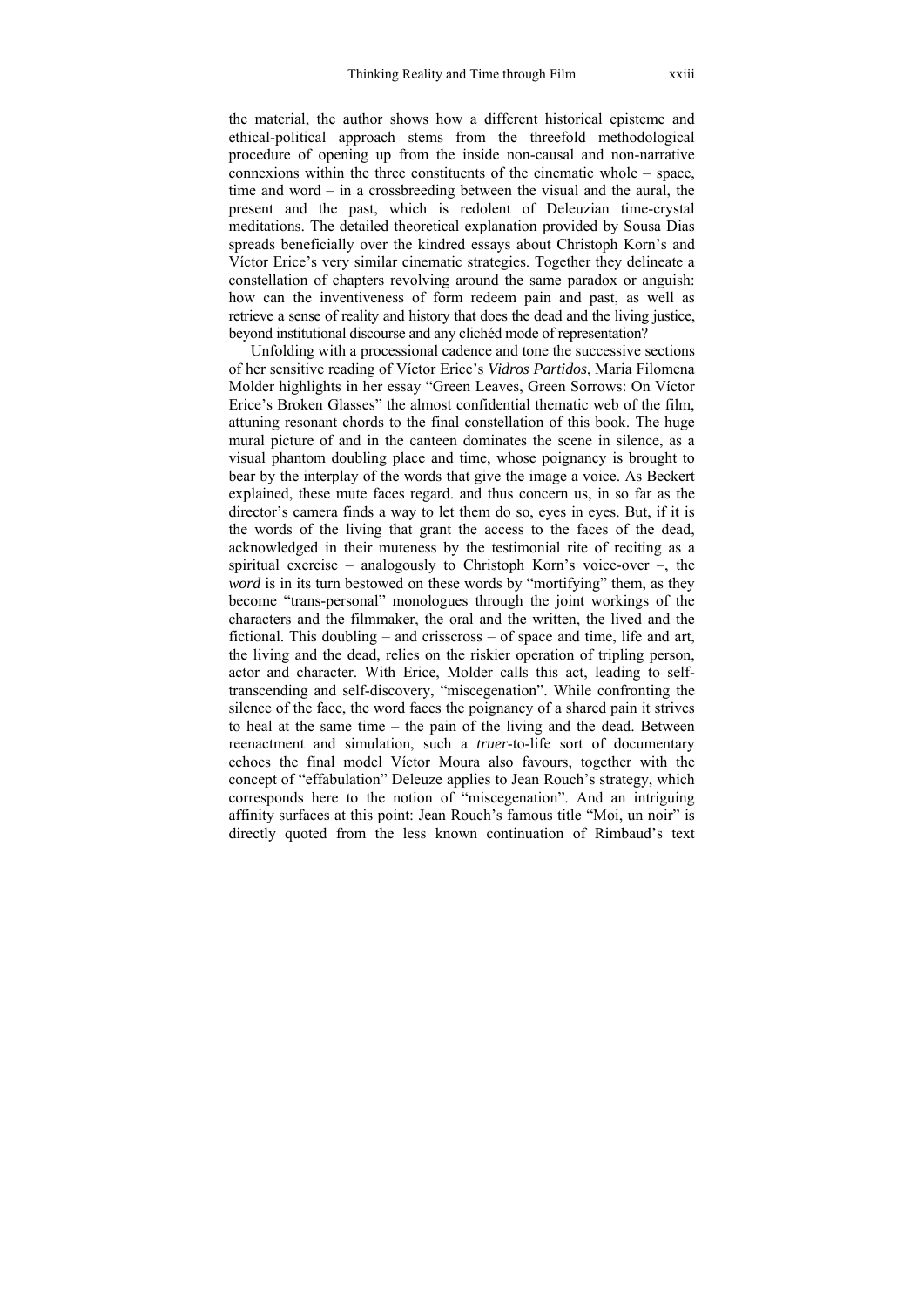exemplifying the possible senses of the celebrated dictum "Je est un autre" – incidently, a subject already tackled in Correia's chapter, under the label of the first vs third person perspective problem, which Molder explores on the basis of its illuminating misquoting by Erice. Now, Rouch is the master of the effabulation approach as a cinematic device to extract a deeper truth in the process of becoming: by quoting Rimbaud, Erice is quoting, perhaps unintentionally, the common source of his and Rouch's inspiration, and his "miscegenation" matches Deleuze/Rouch's "effabulation" – or Moura's "simulation". Molder's conception, drawing on Genet, of the artwork as an intercessor between the living and the dead, "endowed with the strange power of penetrating this domain of death" so that the dead are not left enclosed in their pain, in the end meets Christine Reeh's former Being-in-death as a regenerative power of film, where "there is a burning that the photographic image cannot absorb: they were there".

Finally, in "Unexpected Findings and Documentaries" Vítor Moura reexamines the on-going philosophical discussion concerning the precise meaning and defining criteria of John Grierson's 1926 coined term "documentary", mapping the different standpoints of the key interveners in relation to one another. The difficulty lies in the object itself: docudrama, propaganda film, trans-media documentaries and the genre of "docufiction" challenge the defining capability of the "documentary" label and force a reassessment of the ideas of objectivity and realism that are inherent to that label. Moura then refers to several positions within the analytical approach, namely Carl Plantinga and Gregory Currie, who hold two opposing standpoints: Currie argues that documentaries are filmed narratives and that the corresponding narrative is supported by the images, due to the simple fact that these are photographic representations. Plantinga sees documentary as an assertion, proposing to define nonfiction film as a film in which a filmmaker makes "an assertive stance toward the world projected by the film", a thesis further developed by Noël Carroll under the formula "film of presumptive assertion", where the recognition of the structure's assertive stance through the recognition of the author's intention seems sufficient to distinguish fictional and non-fictional film. Moura concludes his detailed analysis by advancing his own theory, drawing on a reassesment of the weaknesses and strengths of those of his predecessors. The author privileges the *Documentaries as Simulations*  model, which blends an appropriate weighting of the relative importance of direct visual "evidence" and authoritative testimonial assertion with the half-fictional powers of re-enactement and simulation (reminding us, though in a quite different key, of the effabulatory quality Deleuze praised in Jean Rouch's practice). This procedure not only provides the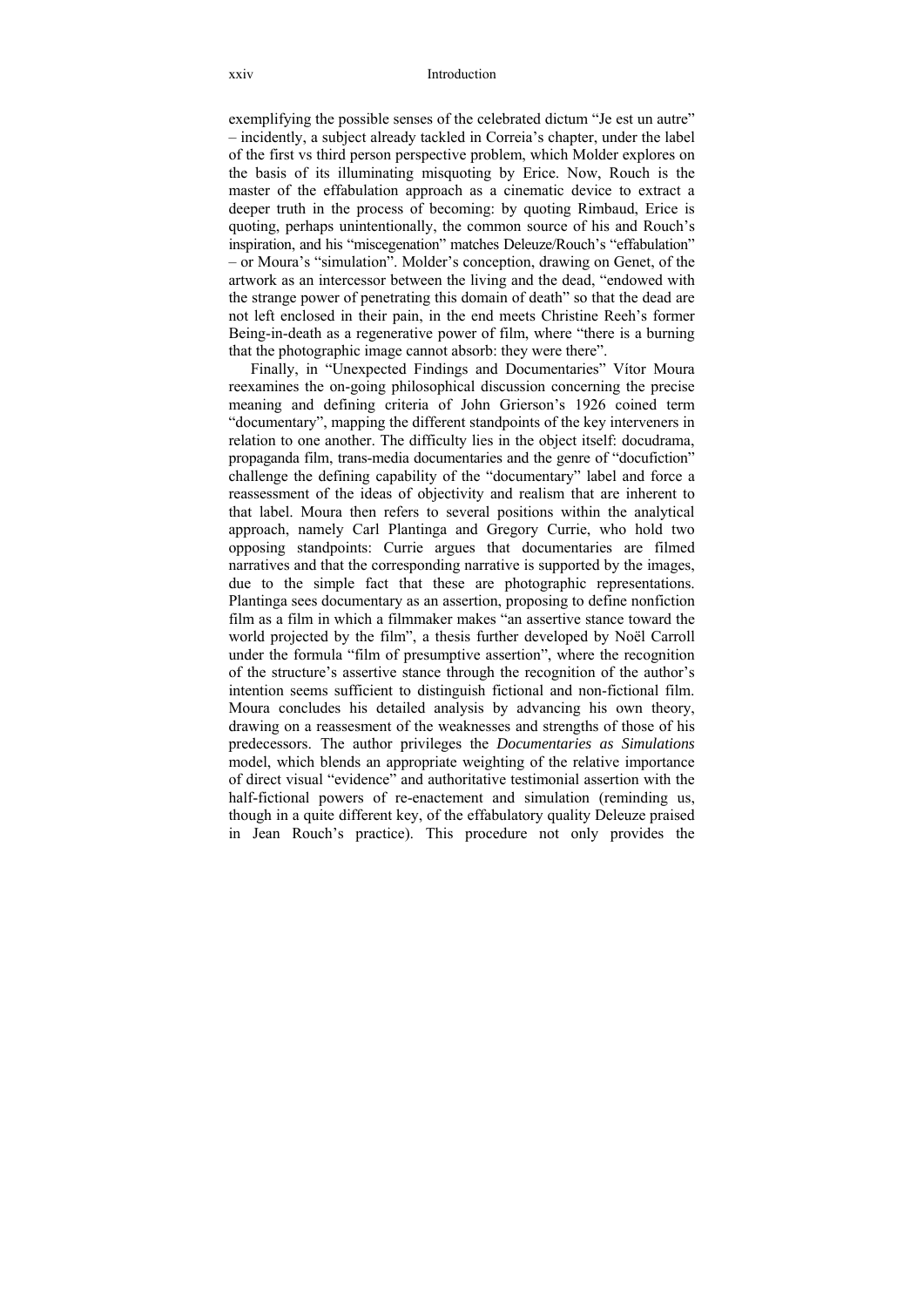opportunity for a constant self-correction and mutual mediation of different versions of events alongside the "path of truth", but also allows the "unexpected finding" to supervene and to disruptively reveal, beyond "truth", the secret play of the other side of things.

#### **Concluding Remarks**

Since the beginning of the new millennium the enquiry into the entanglement of film and philosophy has been growing and even become a fashion, but there is no institution in the world dedicated to this field of research. In this sense we are hopeful that this collection helps to establish – besides the analytical discussion prominently engaged by Noël Carroll a continental project of philosophy of film, which resumes but may also go beyond the domination of Deleuzian thought and the references to Stanley Cavell. Both are committed to a perspective on film, which cannot be separated from a specific, broader project of philosophy, in which the concern about film is only one chapter, not to be understood without referring to the whole framework. We hope with this volume to inspire future generations of philosophers who may reveal the yet unexplored potential of films to philosophically explain the world and raise new insights, which otherwise might not be disclosed.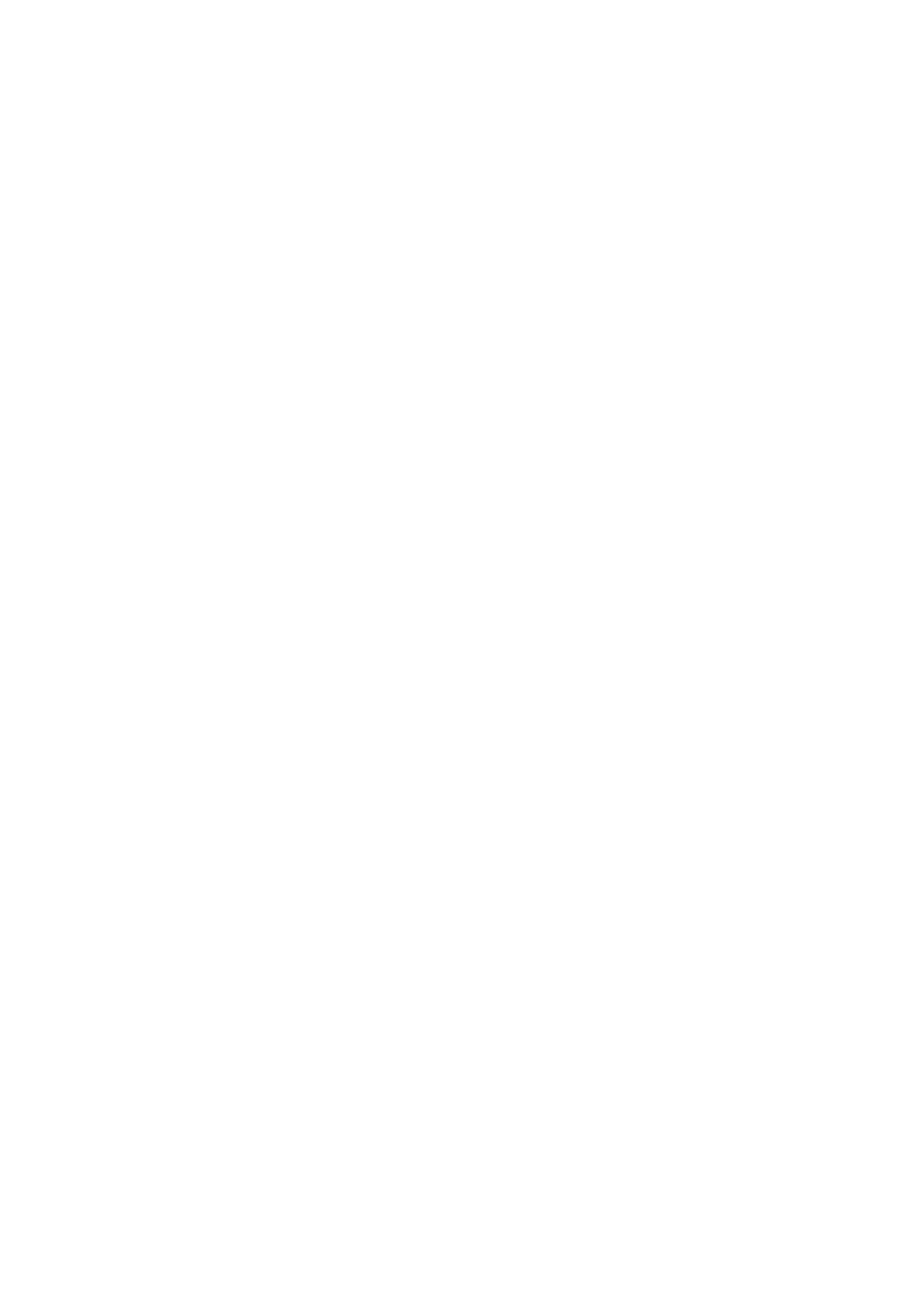### **PART 1 –**

### **MENTAL APPROACHES: ON THE NATURE OF TIME, PERCEPTION AND IMAGES**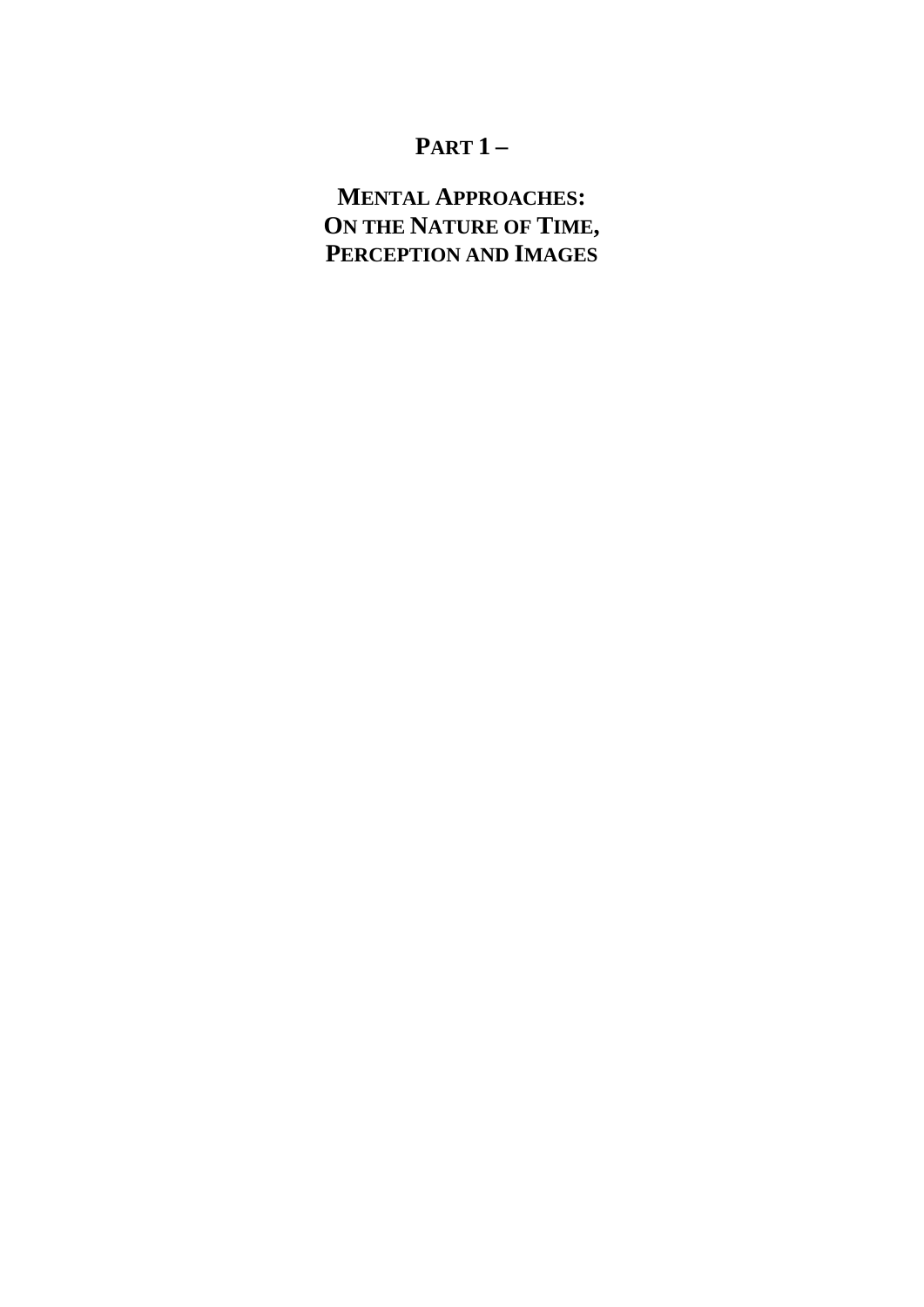### CHAPTER I

# THE IMAGE OF TEMPORALITY

### MARIA-TERESA TEIXEIRA

Bergson's philosophy is founded on the study of change, movement and duration. Time is depicted as duration (*la durée*). It is a qualitative reality, which is hard to seize. When it is seized, it no longer maintains its temporal character; it becomes spatialised time. When time is measured, it is replaced by space. And space, as we understand it, is a homogeneous medium. Conscious experience, Bergson contends, is heterogeneous, i.e. it cannot be seized as if it were composed of different elements. States of consciousness interpenetrate as they carry the past into the present. Duration is indivisible and whole. Whenever we try to take it into parts, we draw spatial representations of time. Change and movement are also qualitative. We can perceive differences of states and different becomings. But when we truly perceive change and movement, we grasp them in their wholeness and indivisibility. On the other hand, when we try to measure movement, we spatialise it and represent it as the contiguous points that make up a line. Juxtaposition replaces wholeness and indivisibility.

In a famous passage at the end of *Creative Evolution*, Bergson makes use of the cinematographic image to describe the way we usually represent movement. Like the images of the cinematograph, our representation of movement is a collection of snapshots, i.e. a collection of immobile and juxtaposed images. As the cinematographic unrolls, it brings about an illusory movement that is in effect composed of many contiguous immobile images. Our knowledge of things is mostly exterior to them. We generally do not try to seize their inner becoming. So we end up taking snapshots of reality, and re-making it artificially with these bits and pieces. Our knowledge of things is directed towards action and action is discontinuous. In action, isolated and clear-cut pieces replace becoming and the continuous, heterogeneous flow of reality.

Bergson has been criticised by many for his cinematographic analogy. Cinema could hardly be taken as an artistic means of expression, because it would be unable to capture duration in its pure form. If the camera is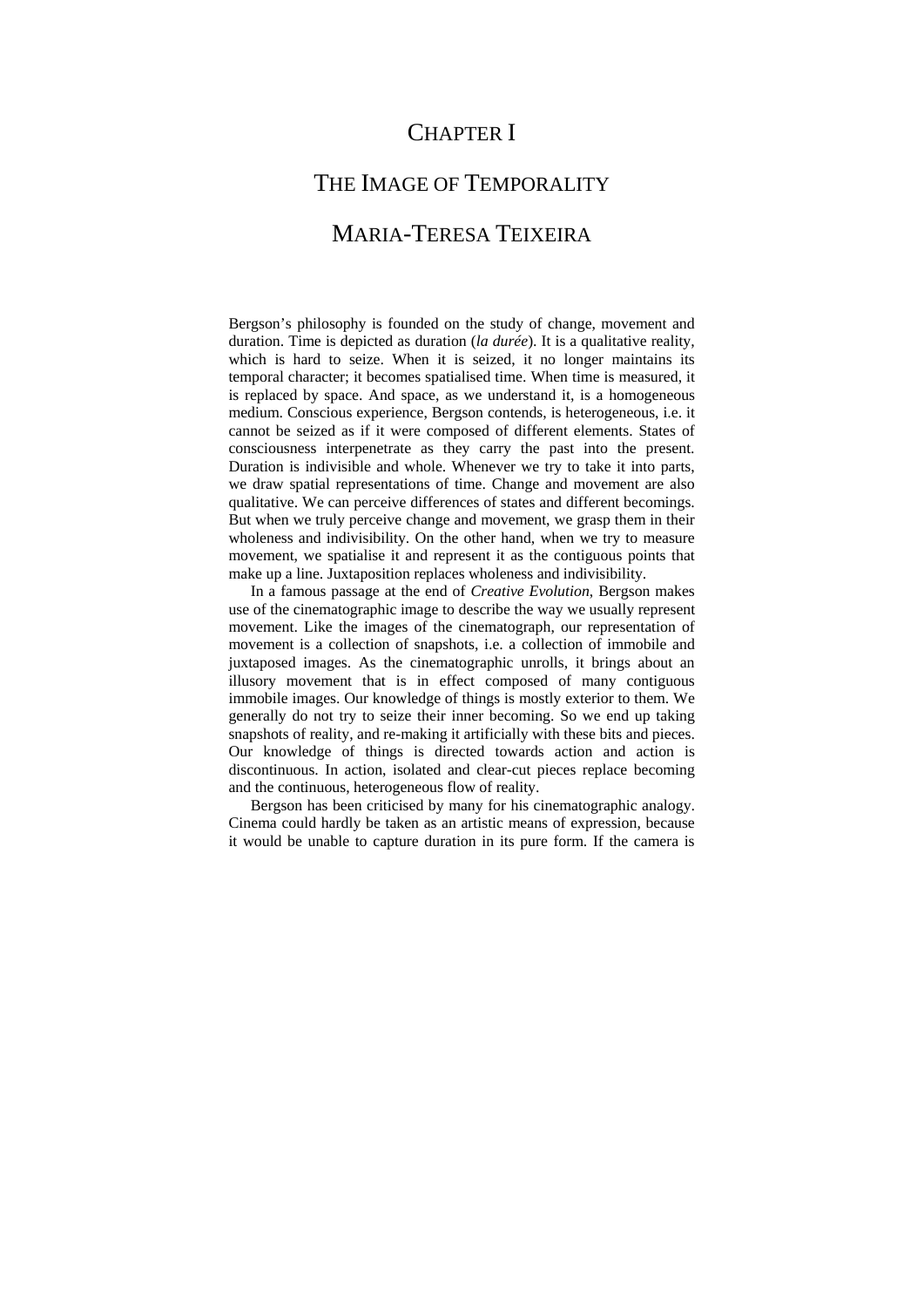only capable of making successive snapshots of reality, then we will have no depiction of temporality, only still photographs that picture frozen, immobile moments.

However, Bergson's recourse to the cinematograph should be seen solely as an analogy that wants to stress the similitude between our intellect and the mechanical aspect of cinema. Its mechanics offer a very good representation of our intellectual knowledge of the external world. Our knowledge, like the camera recording, is a collection of juxtaposed images, nothing else. This does not mean that cinematography cannot represent true duration. To illustrate how cinema can contribute significantly to the understanding and depiction of duration, we will draw on Bergson's favourite metaphor: music.

Bergson emphasises how we overlook true duration, so that we can focus on everything that fosters our action in the world. Everything is forced upon us in a logical or mathematical way. The world thus becomes a non-temporal, static entity. The goals of our activity in the world determine what is in our minds. We do not care about the movements that make up our action. The mind focuses only on the goals we want to achieve. Bergson writes: "The intellect, then, only represents to the activity ends to attain, that is to say, points of rest. And, from one end attained to another end attained, from one rest to another rest, our activity is carried by a series of leaps, during which our consciousness is turned away as much as possible from the movement going on, to regard only the anticipated image of the movement accomplished."<sup>1</sup>

True duration is thus not perceived; it does not even attract our attention. Our consciousness only represents the fixed, immobile results of our action, because our activity is developed within the material world. If we pictured matter in its dynamic and flowing aspect, we could assign no end to our actions. We do not seize change in itself; we need to identify a mobile before we can seize movement. Permanence can only be guaranteed through the repetition of movements. "The primal function of perception is precisely to grasp a series of elementary changes under the

<sup>1</sup> *Creative Evolution,* pp. 299-300. « L'intelligence ne représente donc à l'activité que des buts à atteindre, c'est-à-dire des points de repos. Et, d'un but atteint à autre but atteint, d'un repos à un repos, notre activité se transporte par une série de bonds, pendant lesquels notre conscience se détourne le plus possible du mouvement s'accomplissant pour ne regarder que l'image anticipée du mouvement accompli. » *L'évolution créatrice*, p. 299/748.